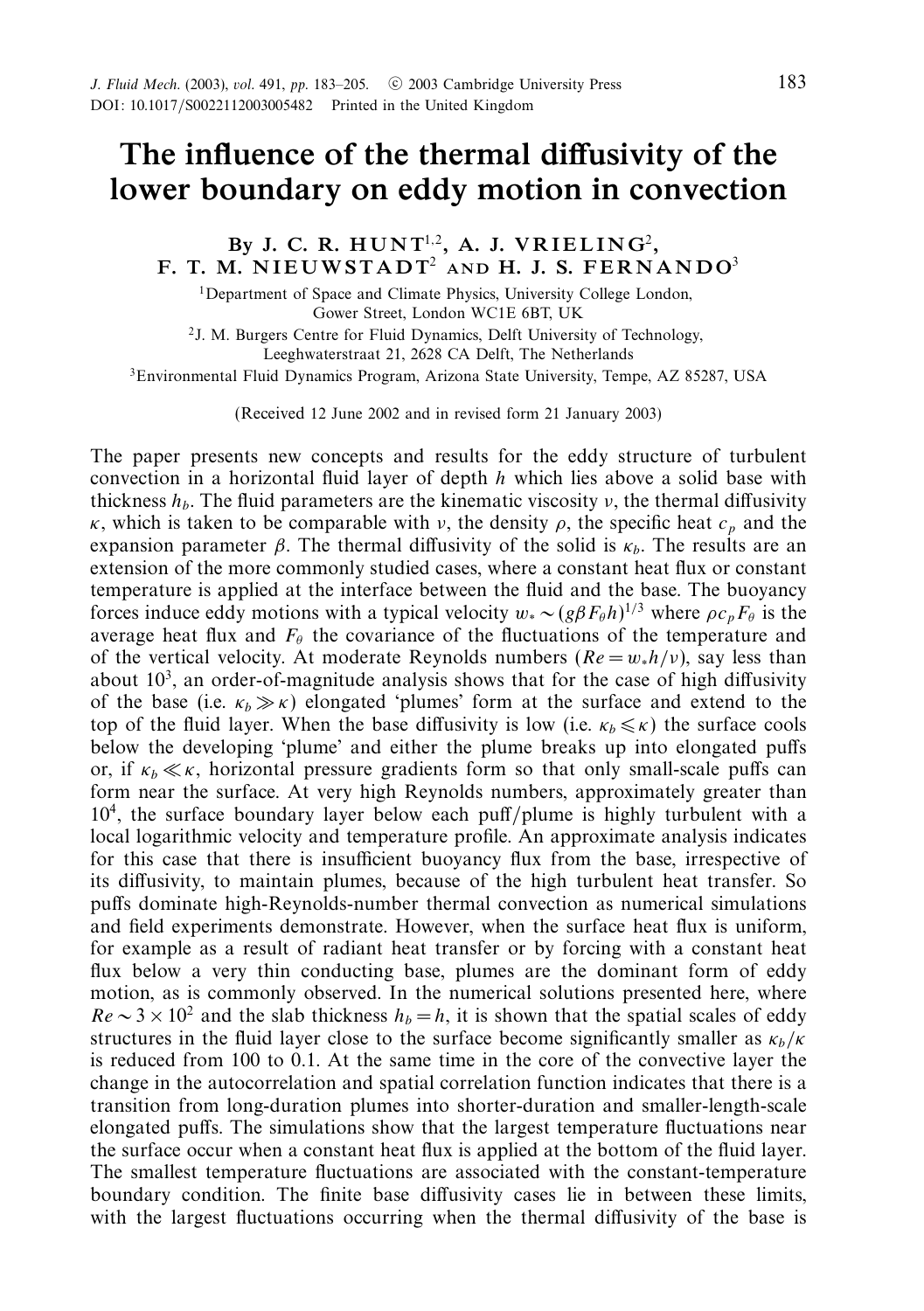small. The hypothesis introduced above has been tested qualitatively in a laboratory set-up when the effective diffusivity of the base was varied. The flow structure was observed as it changed from being characterized by nearly steady plumes, into unsteady plumes and finally into puffs when the thickness of the conducting base was first increased and then the diffusivity was decreased.

## *1. Introduction*

Our modern understanding of turbulent flows is based on a dual description and analysis in terms of the statistics of the velocity, pressure and other variables and in terms of the structure and time dependence of the details of the eddy motion (e.g. Holmes, Lumley & Berkooz 1996). The latter aspects of these random multi-scale flows is particularly useful for developing quasi-deterministic models for the dynamics and thermodynamic properties of the flow (e.g. the magnitude of the velocity fluctuations in terms of the macroscopic features of the flow) and for other processes that depend on these properties (e.g. the movement of solid particles or chemical reactions).

The flow that we consider consists of a fluid layer with depth *h* above a solid layer with depth  $h_b$  (see figure 1). At the bottom of the base  $(x_3 = -h_b)$  a uniform and constant heat flux  $H_0$  is applied which is transmitted by conduction through the solid base and which drives the convection in the fluid layer. At  $x_3 = h$  there is an insulating solid surface where the heat flux is zero. Thus the mean temperature steadily rises. The mean heat flux at the bottom of the fluid layer is given by  $H = \rho_0 c_p F_\theta$  where  $\rho_0$ is the reference fluid density,  $c_p$  the specific heat at constant pressure and  $F_\theta \equiv \overline{w'\theta'}$ is the correlation between the vertical velocity and temperature fluctuations.

The study of convective turbulence is a conspicuous example of where the 'eddystructure' approach is valuable. In this flow regime the effects of buoyancy forces are much greater than those produced by shear stresses  $\tau$  (= $\rho_0 u_*^2$ , where  $u_*$  is the friction velocity) associated with any mean motion. As a result the shear-buoyancy Monin–Obukhov length  $L_{MO} = u^3 / (g\beta F_\theta)$  is much smaller than the depth of the layer. Here *β* is the coefficient of expansion with  $\beta \approx 1/T_0$  for a perfect gas (e.g. Holtslag & Nieuwstadt 1986). The aim of this paper is to study in more detail the current 'conventional wisdom' about the eddy structure.

Recent reviews and theories (e.g. Hunt, Kaimal & Gaynor 1988; Castaing 1989 et al.; Lohse & Grossmann 2000) have described many features of turbulent thermal convection on the assumption that the eddy structure can be approximated by thin energetic vertical plumes (see figure 2) of hot fluid extending from the bottom plate right to the top, with weak cooler flow between the plumes descending down into thin energetic 'feeder' layers with depth  $\ell$  (see figure 1) at the lower plate where the fluid is heated before entering the plumes. This concept was originally established by Priestley (1959) on the basis of his multi-point measurements in the atmospheric boundary layer over the hot Australian desert. He pointed out that Morton, Taylor & Turners's (1956) analysis of turbulent plumes indicated the essential scaling for the distributed plumes in convection, and that the root-mean-square velocity  $\sigma_w \sim w_* \sim (g \beta F_\theta h)^{1/3}$ , a result later revisited by Deardorff, Willis & Lilly (1967) and confirmed in the atmosphere by Kaimal *et al.* (1976). Note that  $h/L_{MO} = (w_*/u_*)^3 \gg 1$  for these flows.

However, as Scorer (1954, 1978) pointed out, in the atmospheric boundary layer there are many occasions when the eddy structure is in the form of isolated 'puffs' (see figure 2), i.e. local regions of correlated motion with diameter significantly less than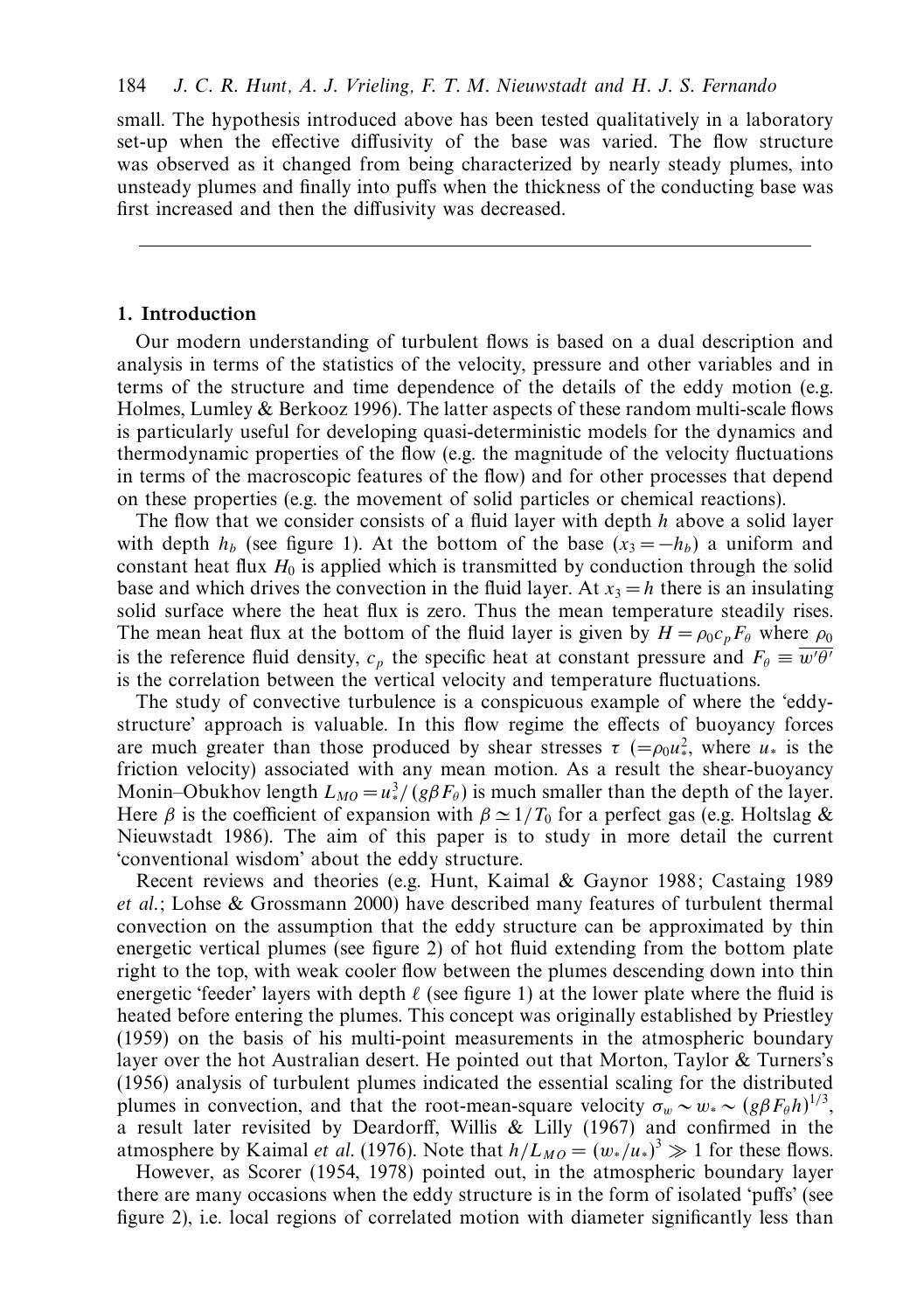

Figure 1. Schematic representation of the mean temperature profile in a convective fluid layer  $(h < z < 0)$  and in a solid base  $(0 < z < h_b)$  with a uniform heat flux *H*<sub>0</sub> at the bottom of the base.

*h* where the fluid is more buoyant than in the surroundings (and above and below it) so that these puffs rise with respect to the surrounding fluid. These structures have been noted by glider pilots and observers of soaring birds in conditions of weak convection, e.g. the U.K. and even in desert conditions in the U.S.A (in the evening).

The heat transfer results, velocity statistics and visualization studies obtained in laboratory experiments on convection (notably those of Deardorff et al. 1967) are consistent with the quantitative predictions resulting from Priestley's plume model. However, other results on the eddy structure have been reported. For instance, Townsend's (1959) clear experimental observation of puffs has been regarded hitherto as a 'curiosity'. Progressively, since the 1960s direct and large-eddy numerical simulations have been used to study turbulent convection. In all the simulations reported up to now the bottom boundary condition has been that of a constant heat flux. In these studies it has always been found that the eddy structure consists of plumes.

Despite this consensus among professional fluid dynamicists over the past 40 years, practioners in the kitchen (and elsewhere) have known (e.g. M. E. Hunt, private communication) that the transition in the eddy structure between plumes and puffs is no mystery and can indeed be controlled. The purpose is to make the eddy movement rapid and well distributed enough that no point on the surface becomes too hot (to overheat milk) or that solid particles (in jam making) come to rest on the bottom. This is done by varying the thermal conductance of the solid base through which the fluid layer is heated. Introduction of low-conductance simmering plates or asbestos sheets (as in Townsend's 1959 experiments) transforms the plume-like eddies into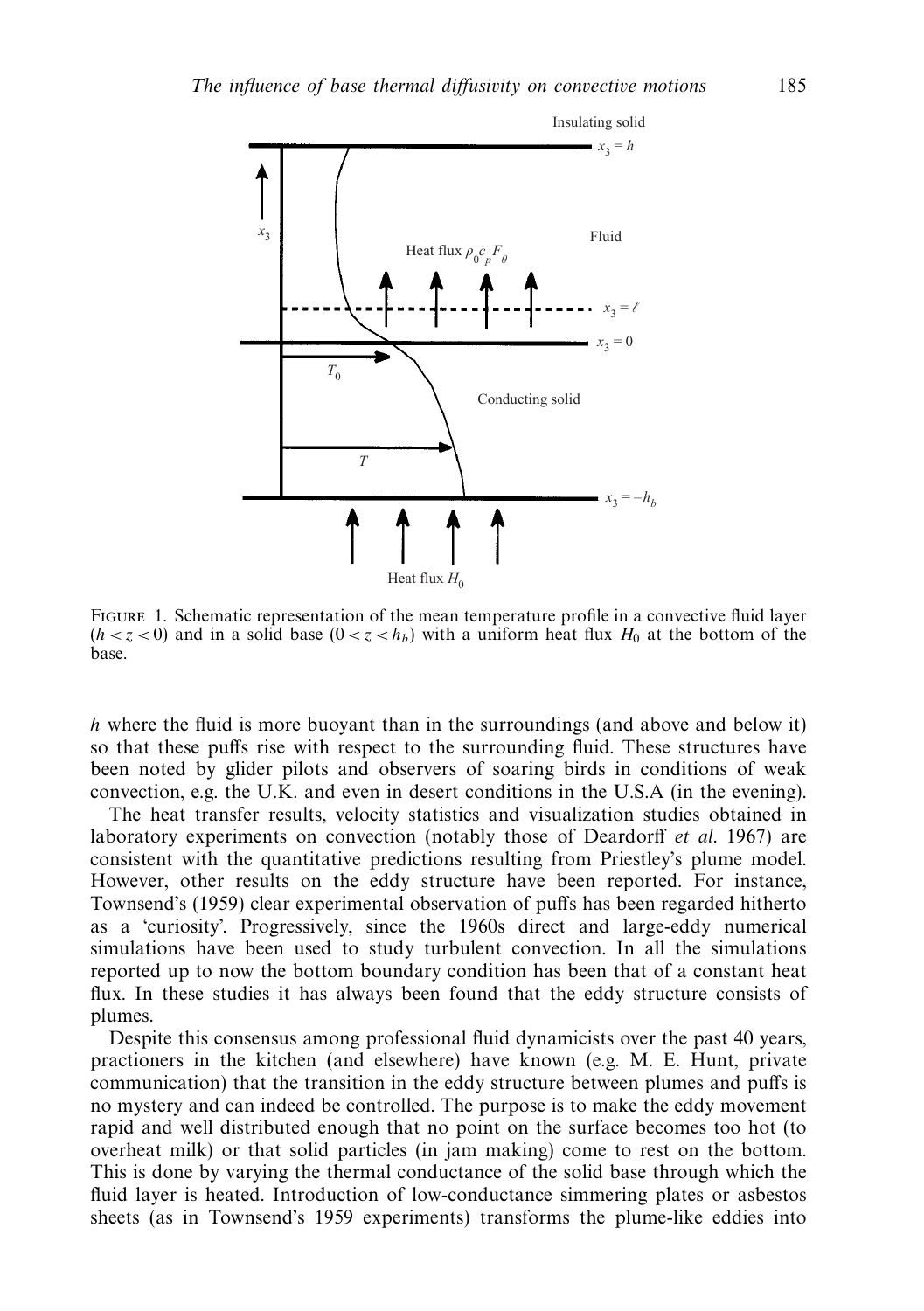

FIGURE 2. Schematic diagram of typical profiles of key variables and mechanisms in the zone near the surface where plumes originate. (*a*) (*i*) Temperature  $T(x)$  just above the surface layer and at the surface; (ii) vertical velocity (in high- and low-Reynolds-number flows); (iii) instantaneous vertical profiles of the temperature  $\overline{T}(x_3)$ , the horizontal velocity  $u_1(x_3)$  and the vorticity distributions corresponding to the surface layer and the surface viscous layer. (*b*) At very high Reynolds number ( $\ll 10^4$ ) there is a surface layer of thickness  $\mathscr L$  where the energy dissipation  $\epsilon$  is much greater than in the convective layer above and where the eddy structure is shear dominated instead of convectively driven. (*c*) The three types of buoyant eddy structure depending on the ratio of the base to layer diffusivity  $\kappa_b/\kappa$  and the Reynolds number: (i) plume; (ii) shortened plume or elongated puff; (iii) puff. The double arrow indicates how such eddies move horizontally in random directions as a result of the velocity fields of other eddies; this gives rise to regions of warmer fluid near the lower surface on the trailing side of these eddies (see § 4). The dashed horizontal lines in (ii) indicate levels where the buoyancy flux is greater at  $x_3^{(1)}$  than at  $x_3^{(2)}$  (as a result of a lower base diffusivity) which causes the plume to break up.

puff-like eddies. A similar unsteady puff convection phenomenon has been observed in some numerical simulations of very high-Reynolds-number geophysical convection patterns such as in the Earth's liquid core which are driven by the heat flux from the inner core (Höllerbach  $\&$  Jones 1993). Another example is the 'compositional' convection in the polar oceans driven by the downward buoyancy flux of salty liquid generated near the sea surface by the freezing of ice as shown by the computation of Backhaus & Kämpf (1999) and the recent field observations by Uscinski et al. (2003).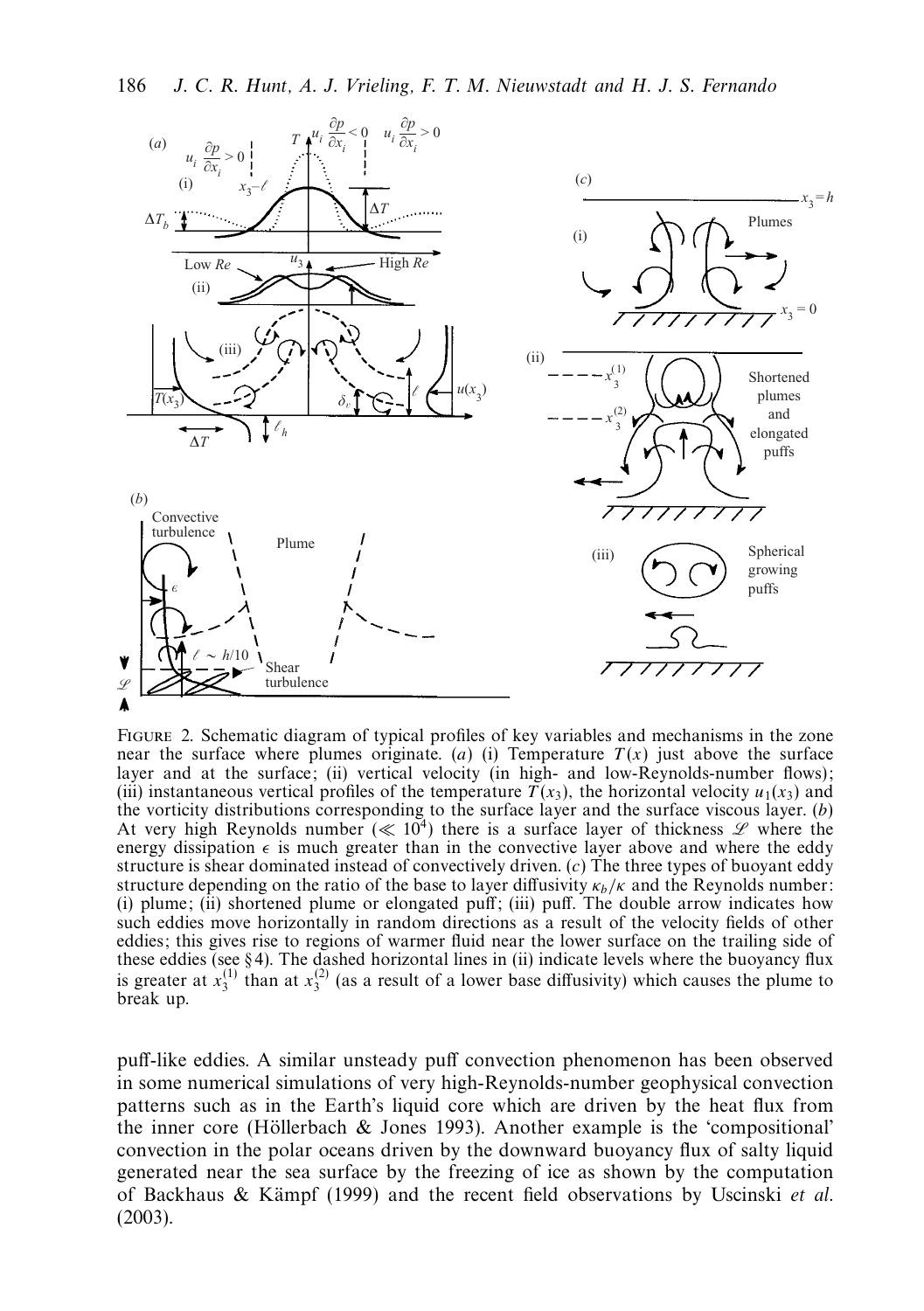A simple physical argument, which is quantified in  $\S$ 2, explains the transition from plumes to puffs. If the conductance of a thick solid base is too low, the heat flux into the top layer of the solid is too small to balance the heat taken away by the growing plume or puff in the fluid surface (or feeder) layer. The local cooling at the surface causes horizontal pressure gradients that effectively 'shut off' the plume or puff which has to re-form at another point on the surface. Even if plumes are well established, this process may break them up because they are quite sensitive to any reduction in the heat/buoyancy being fed into them from the slightly cooled layer below. As we shall see this argument raises the question of why long-lasting plumes form at all in natural flows. A possible answer is given in  $§ 6$ .

The physical arguments for convection in the form of plumes and puffs, as proposed by Hunt (1998) are tested here with some detailed analysis and with a numerical simulation and an experimental study of thermal convection over solid layers of varying diffusivity.

### *2. Order-of-magnitude physical analysis*

We consider a thermally conducting slab or solid base lying between the levels  $x_3 = -h_b$  and  $x_3 = 0$  with thermal diffusivity  $\kappa_b$ . Above this base, between  $x_3 = 0$  and  $x_3 = h$  there is a layer of fluid with thermal diffusivity *κ* and kinematic viscosity *ν* (see figure 1). Above  $x_3 = h$  there is an insulating solid (or approximately stationary fluid above a stable inversion layer). A uniform vertical heat flux  $H_0$  is applied below the solid base. At the bottom of the fluid layer, i.e.  $x_3 = 0$ , this flux is reduced to  $\rho c_p F_\theta = H_0 h / (h + h_b)$ . The mean temperature at the interface at  $x_3 = 0$  is  $T_0$ , and at  $x_3 = h$  is  $T_h$ .

Several studies of convective turbulence (e.g. Lohse & Grossmann 2000) have derived order-of-magnitude expressions for the heat transfer (or Nusselt number,  $Nu$ ) as functions of temperature difference (or Rayleigh number, Ra). As in those studies, we first assume that the flow near the surface, i.e. in the surface layer, is not fully turbulent, even though the turbulence in the interior is fully developed with chaotic motions over a wide range of space and time scales. Our focus is on how eddy motion depends on boundary conditions and on the Reynolds and Péclet numbers of the flow, where

$$
Re = \frac{w_* h}{v}, \quad Pe = \frac{w_* h}{\kappa}.
$$
\n(2.1)

The convective velocity scale *w*<sup>∗</sup> is defined by

$$
w_* = (g\beta F_{\theta}h)^{1/3},\tag{2.2}
$$

where  $F_\theta$  is defined in terms of the heat flux *H* (see § 1). Equation (2.2) gives the order of magnitude of the r.m.s. velocity in the interior of the flow, as will become apparent from the numerical results to be presented below.

When the Reynolds and Péclet numbers lie in the range  $1 \ll Re \leq 10^2$  and  $1 \ll$  $Pe \le 10^2$ , the eddies develop as Rayleigh–Taylor bulge-like instabilities growing on the heated surface layer. Their horizontal scale is of the order of the thickness  $\ell$  of this layer. Across these bulges the temperature drop is  $\Delta T$  (see figure 2 and Lohse & Grossmann 2000). The vorticity generated on the edge of the bulge, which is in proportion to  $-(\nabla \rho \times \nabla p)/\rho^2$ , amplifies the vertical velocity *w<sub>l</sub>* and converts the bulge into an upward moving 'puff'. Balancing inertial and buoyancy terms shows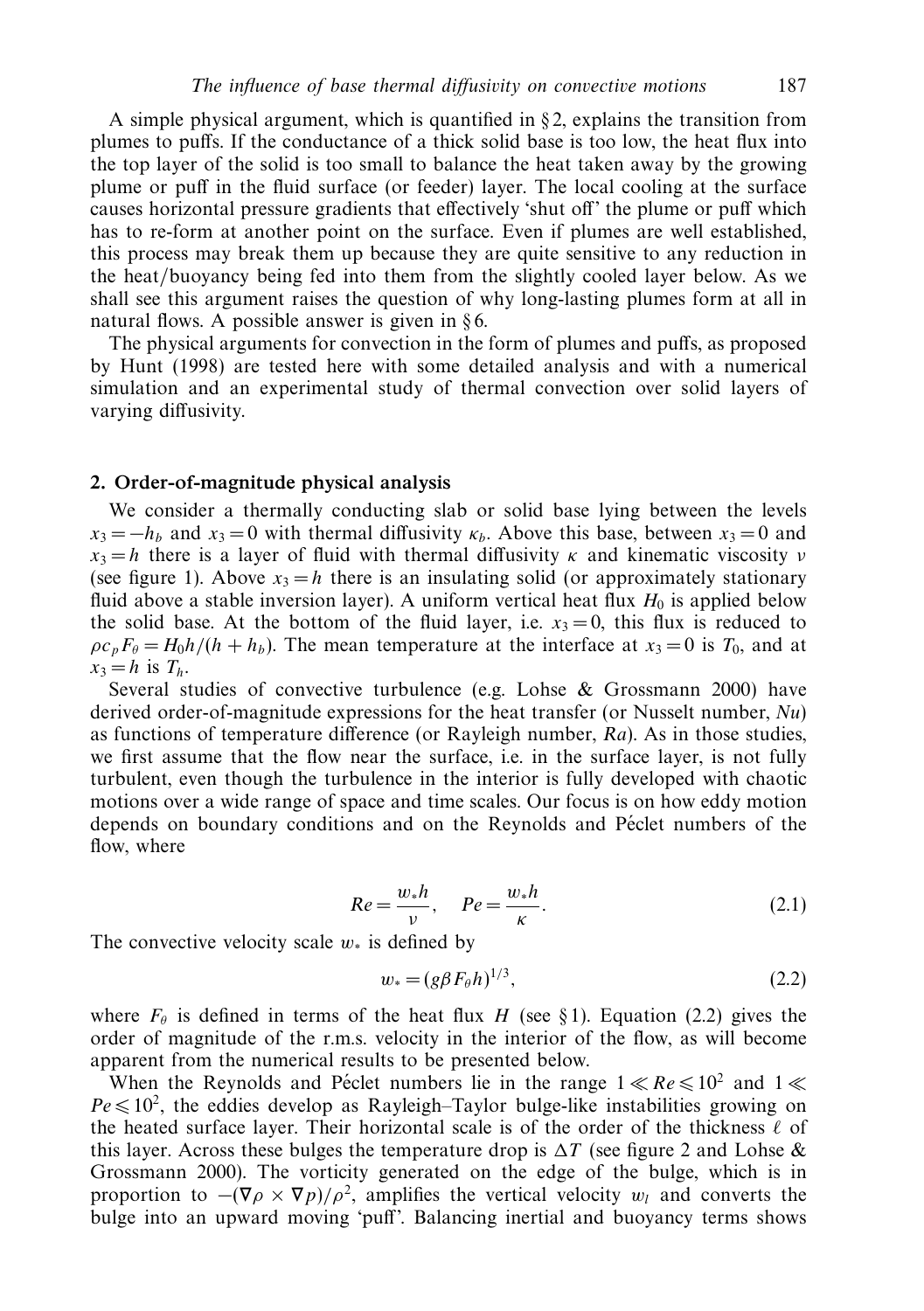188 J. C. R. Hunt, A. J. Vrieling, F. T. M. Nieuwstadt and H. J. S. Fernando

that

$$
w_l \sim (g\beta \Delta T \ell)^{1/2} \sim w_*.
$$

The assumption here that  $w_l \sim w_*$ , which will verified later, is based on the fact that the velocity in the plume or puff is most intense at the top of the surface layer† where the plumes/puffs originate and decreases as they rise and grow. Note that there is a horizontal velocity into the growing puff/plume and because this takes the form of a boundary layer the maximum is near the top of this layer.

Once the puffs/plumes develop, the nonlinear inertia forces associated with the entrainment into them control their horizontal spacing which is of the order *h* (the most unstable wavelength of Rayleigh–Bénard convection). Since the average contribution by the surface heat flux  $(hF_\theta)$  is equal to the flux carried by the bulge  $(\Delta T w_{*} \ell)$  it follows that

$$
\Delta T \, w_*/F_\theta \sim h/\ell. \tag{2.4}
$$

The horizontal flow into the plume/puff is of the order of *w*∗. Applying the advection– diffusion balance to the surface layer leads to an estimate of its thickness given by

$$
\ell \sim hPe^{-1/2}.\tag{2.5}
$$

These results can be expressed in terms of the Rayleigh number

$$
Ra = \frac{g\beta \left(T_0 - T_h\right)h^3}{\nu\kappa},\tag{2.6}
$$

and the Nusselt and Prandtl numbers

$$
Nu = \frac{F_{\theta}h}{\kappa (T_0 - T_h)}, \quad Pr = \frac{\nu}{\kappa}.
$$
\n(2.7)

Since  $\Delta T \sim (T_0 - T_h)$  it follows from (2.3) that

$$
Ra \sim Pe^{5/2}Pr^{-1},\tag{2.8}
$$

so that with help of (2.4) we find  $Nu \sim (Pr Ra)^{1/5}$ . Other  $Ra - Nu$  relations (see Lohse & Grossmann 2000 and Castaing et al. 1989) result from slightly different models of eddy structure. For recent laboratory experiments up to  $Ra \sim 10^{14}$  see Niemela *et al.* (2000).

The flow pattern in the instability bulge is affected to some extent by the vorticity of opposite sign generated by the no-slip condition at the base surface. This leads to an internal layer of thickness  $\delta_v$  (see figure 2). For moderate values of Re and Pe, *δ<sub>v</sub>* ∼ *l* and this tends to produce a double maximum in the vertical velocity. Also, the vorticity generated by the friction at the surface tends to prevent the puff structure from developing into a plume.

We now consider the effect of varying the thermal diffusivity  $\kappa_b$  and thickness  $h_b$ of the base. Let us first introduce the length scale  $\ell_b$  as the distance over which heat is conducted in the base on a time scale *h/w*∗, where

$$
\ell_b \sim \sqrt{\kappa_b \frac{h}{w_*}}.
$$

† In a laminar or turbulent plume from a constant-buoyancy source the peak velocity decreases with height as  $w \sim (g\beta F_{\theta})^{1/3} x_3^{-1/3}$ . The reason why in a turbulent convective layer the *average* value of *w*<sup>2</sup> increases slowly as  $\sim x_3^{2/3}$  with height is because the plume widths increase with *z* and because downdraughts are blocked by the surface (Hunt 1984).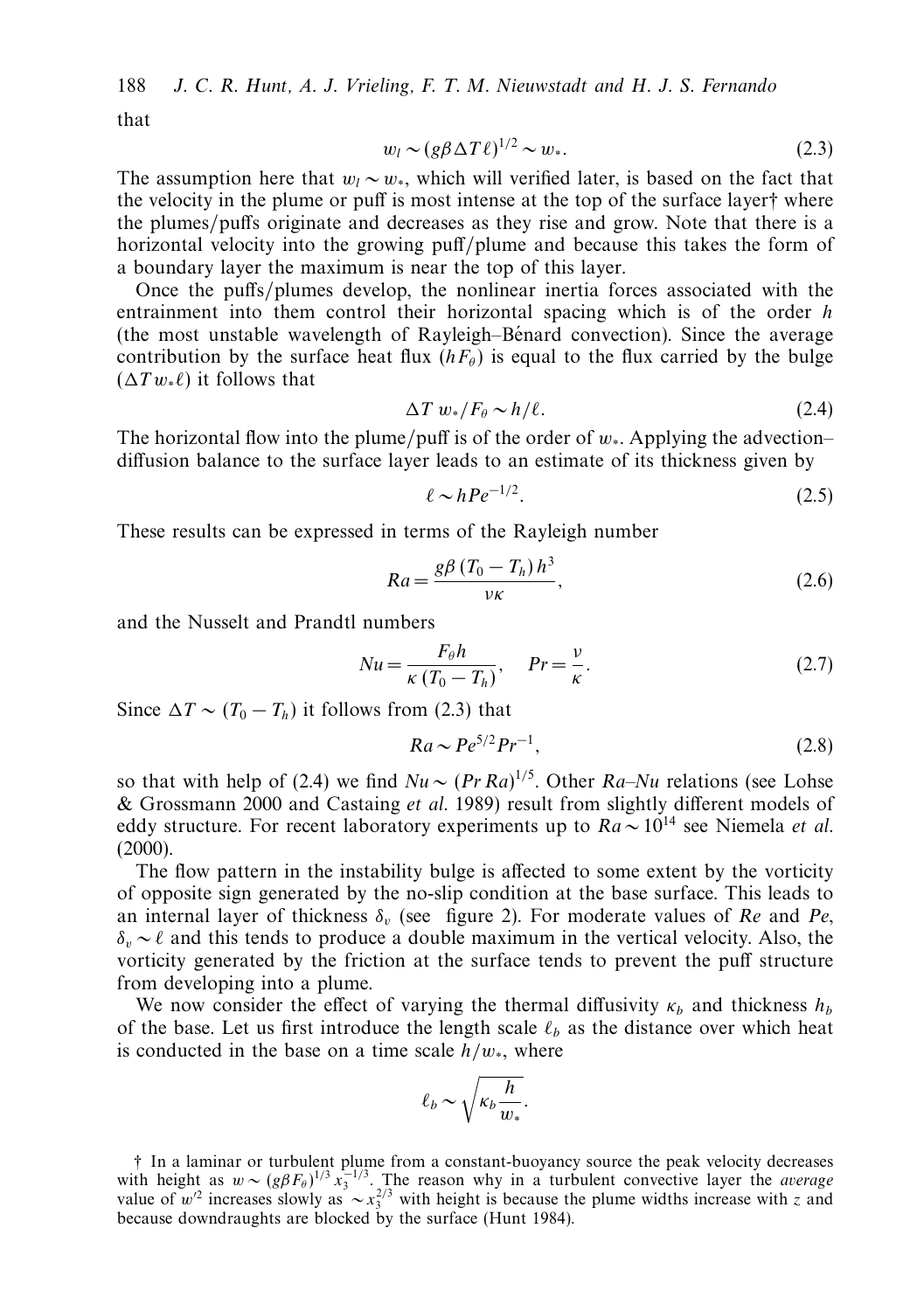If  $\kappa_b$  is very large and  $h_b$  small enough so that  $\kappa_b \gg \kappa$  and  $\ell_b \gg h_b$ , then persistent plumes tend to form, extending upwards from the surface layer towards the top of the fluid layer at  $z \sim h$ .

But there is a different flow pattern if the thermal diffusivity of the base is reduced. First we consider a slight reduction where  $\infty > \kappa_b \gg \kappa$ . We also ensure that  $h_b$  is increased sufficiently so that  $\ell_b \ll h_b$ . Then the heat flux from the bottom of the slab reaches the surface so 'slowly' that the surface temperature is changed significantly (by order  $\Delta T_b$  within the thermal layer  $\ell_b$ ) through the downward cooling motion induced on the flanks of the puff within the time scale *h/w*<sup>∗</sup> during which the puff grows.  $\Delta T_b$  can be estimated by equating the rate of heat gained by the fluid, as it moves along the surface, to the upward flux of heat in the base reaching the surface by conduction, i.e.  $\Delta T_b w_* / h \sim F_\theta / \ell_b$ . With the expression for  $\ell_b$  given above we find that  $\ell_b$  is less than the slab thickness  $h_b$ , if

$$
Pe > \frac{\kappa_b}{\kappa} \left(\frac{h}{h_b}\right)^2.
$$
 (2.9)

Then  $\Delta T_b$  is given by

$$
\frac{\Delta T_b}{\Delta T} \sim \frac{\ell}{\ell_b} \sim \sqrt{\frac{\kappa}{\kappa_b}}.\tag{2.10}
$$

Thus, as expected, the lower the thermal diffusivity of the slab the greater the temperature fluctuations at the surface. Note that we have assumed that the horizontal diffusion of heat in the slab (over a scale of the order *h*) is much smaller than the vertical diffusion, which requires that  $\ell_b \ll h$ .

As a result of this surface cooling, both the local density and the hydrostatic pressure rise by  $O(\rho g \beta \Delta T_b \ell)$  in the surface layer. If this is of the order of the momentum of the horizontal flow into a puff, i.e.  $\rho w_*^2$ , it tends to block the surface velocity feeding into the puff. Since the pressure rise is greatest at the surface and the horizontal velocity is greatest at the top of the layer, the puffs are only suppressed if  $g\beta\Delta T_b\ell \gtrsim w_*^2$  or from (2.3) and (2.10)

$$
\frac{\ell}{\ell_b} \gg 1 \quad \text{or} \quad \frac{\kappa_b}{\kappa} \ll 1. \tag{2.11}
$$

Since  $u_i\partial p/\partial x_i > 0$ , this induces a change in surface velocity away from the puff, see figure 2(*a*)(i). Therefore, for  $\kappa_b \ll \kappa$ , over the period  $h/w_*$  when the base near the puff is cooling, the source of warm fluid into the puff is cut off. The buoyant fluid in the puff, that was produced before the surface cooled, rises from the surface as a coherent vertical eddy, similar to a vortex ring (see figure 2*b*). This suggests that plumes or larger puffs can only form if the surface is not significantly cooled by the heat flow into the puff. Also it implies that where puffs form as a result of small base diffusivity the spatial variation of the surface temperature is of the order of the scale of the puffs. This is of the order  $\ell$  near the surface layer, and is a reduction by a factor of  $O(\ell/h)$  from the scale with a high-diffusivity base. A similar reduction in time scale occurs because large puffs cannot be formed.

Even if  $1 \gtrsim \kappa_b/\kappa$  so that the horizontal pressure gradient in the surface layer is not large enough to stop the formation of plumes directly, there can be a transformation of their structure caused by the time-dependent behaviour of the heat flux into the plumes that form above the surface layer. Consider what happens if the flux of buoyant fluid rising from the base of a plume decreases significantly in the time *h/w*<sup>∗</sup> that it takes the fluid situated initially between the levels  $x_3^{(1)}$  and  $x_3^{(2)}$  (see figure 2*c*, ii)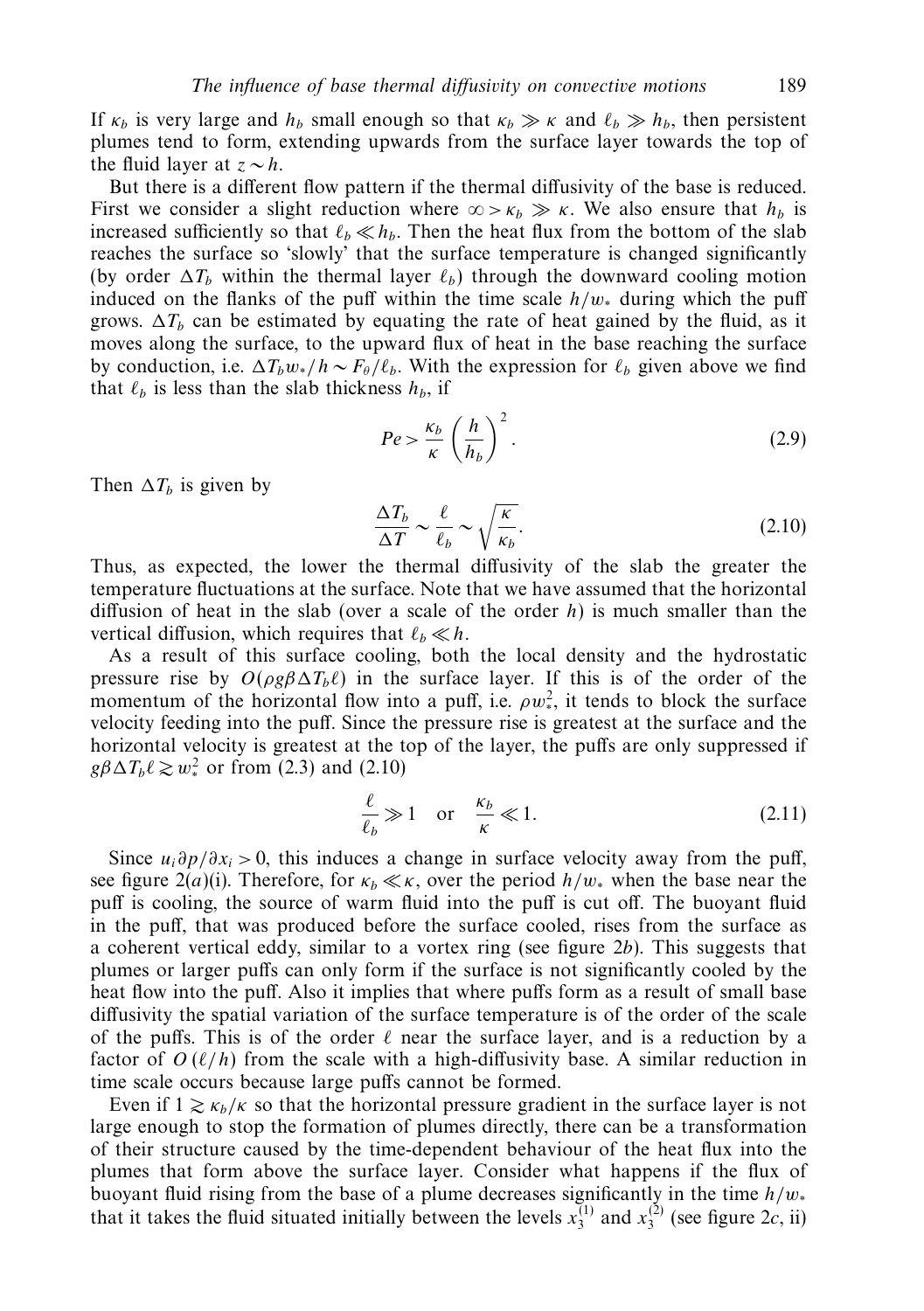to reach the upper boundary. It is found from a simple analysis of such an unsteady plume (Morton et al. 1956) that the plume breaks up into elongated puffs because the more buoyant upper region entrains external fluid into the lower region where the upward buoyant motion is weaker. This causes the plume to 'pinch-off' and hence generates an elongated puff.

At much higher Reynolds numbers, the flow in the surface layer and in the interior of puffs and plumes is highly turbulent with eddies generated by local buoyancy forces. Where the surface layer meets the lower surface at  $x_3 = 0$  there is a local logarithmic shear profile (Sykes, Henn & Lewellyn 1993) which is determined by small eddies blocked by the surface. The thickness of the surface layer is found to be of the order of ∼ *h/*10 (Hunt 1984). (Note that this is much larger than if the surface layer were laminar at the same Reynolds number.) Within this layer where the horizontal velocity profile (on the time scale of the plumes/puffs) is logarithmic (Sykes et al. 1993) there is a much thinner surface shear layer. Its depth  $\mathscr L$  is determined by the equilibrium between the local rates of production of turbulent energy and dissipation (e.g. Townsend 1976) so that  $\mathcal{L} = u_{\varepsilon}^3 / \varepsilon_*$ . Here  $\varepsilon_*$  is the rate of dissipation in the  $\frac{1}{2}$  *core, i.e. ε*∗ ∼ *w*<sup>3</sup>/*h* ∼ *gβF<sub>θ0</sub>*, and the local surface friction velocity driven by the large eddies is  $u_{*} \sim w_{*}/\ln(\ell/z_0)$  (Hunt 1998). This implies that L is equal to the local Monin–Obukhov length scale. In this case, the much thinner vortical layer generated by the surface friction does not significantly affect the development of plumes/puffs at the top of the surface layer (unlike the case of lower Reynolds number convection) as illustrated in figure 2(*b*).

Now, as before, let us consider the base conductance  $\kappa_b$  to be small while the base is deep enough that the horizontal heat flux in the base cannot even out the surface temperature changes as a result of the advection by eddies (i.e.  $\ell_b \ll h_b$ ). The surface temperature then decreases on the horizontal scale  $\ell_b$  towards the locations of puffs/plumes (though it rises to a local maximum just under the puff/plume where the surface velocity is zero, see figure 2*a*, i). Because the surface layer is highly turbulent and well mixed, most of the temperature decrease in the fluid (caused by the surface cooling) occurs across the thin surface shear layer of thickness is of order  $\mathscr{L}$ . This is much less than  $\ell$ . The hydrostatic pressure variation can then be estimated as

$$
g\beta \Delta T_b \mathcal{L} \sim \frac{g\beta F_\theta \mathcal{L}h}{w_* \ell_b}.
$$
\n(2.12a)

This should be much greater than  $w^2$  for plumes to be affected by the change in heat flux. With the expressions for  $\ell_b$  and  $\Delta T_b$  given above, the following criterion can then be derived for the reduced surface conductance to cause the cut-off of the plume:

$$
\frac{w_*h}{\kappa_b} > \ln^6(h/z_o). \tag{2.12b}
$$

Since, generally at high Reynolds number, criterion (2.12b) is satisfied, some other reason is needed to explain why plumes form in high-Reynolds-number atmospheric flows such as those observed by Priestley (1959). Our hypothesis is that this is because radiation processes at the ground surface provide sufficient heat input to the plumes so as to maintain a constant surface temperature. In fact on hot days and in desert climates the primary thermal balance at the surface during the day is controlled by a balance of radiation flux. Then  $\Delta T_*$  in the surface layer is much less that the estimate (2.12a) and there is no tendency for the plume to be cut off. However, in cloudy day-time conditions, the conditions when puffs were observed by Scorer (1954), this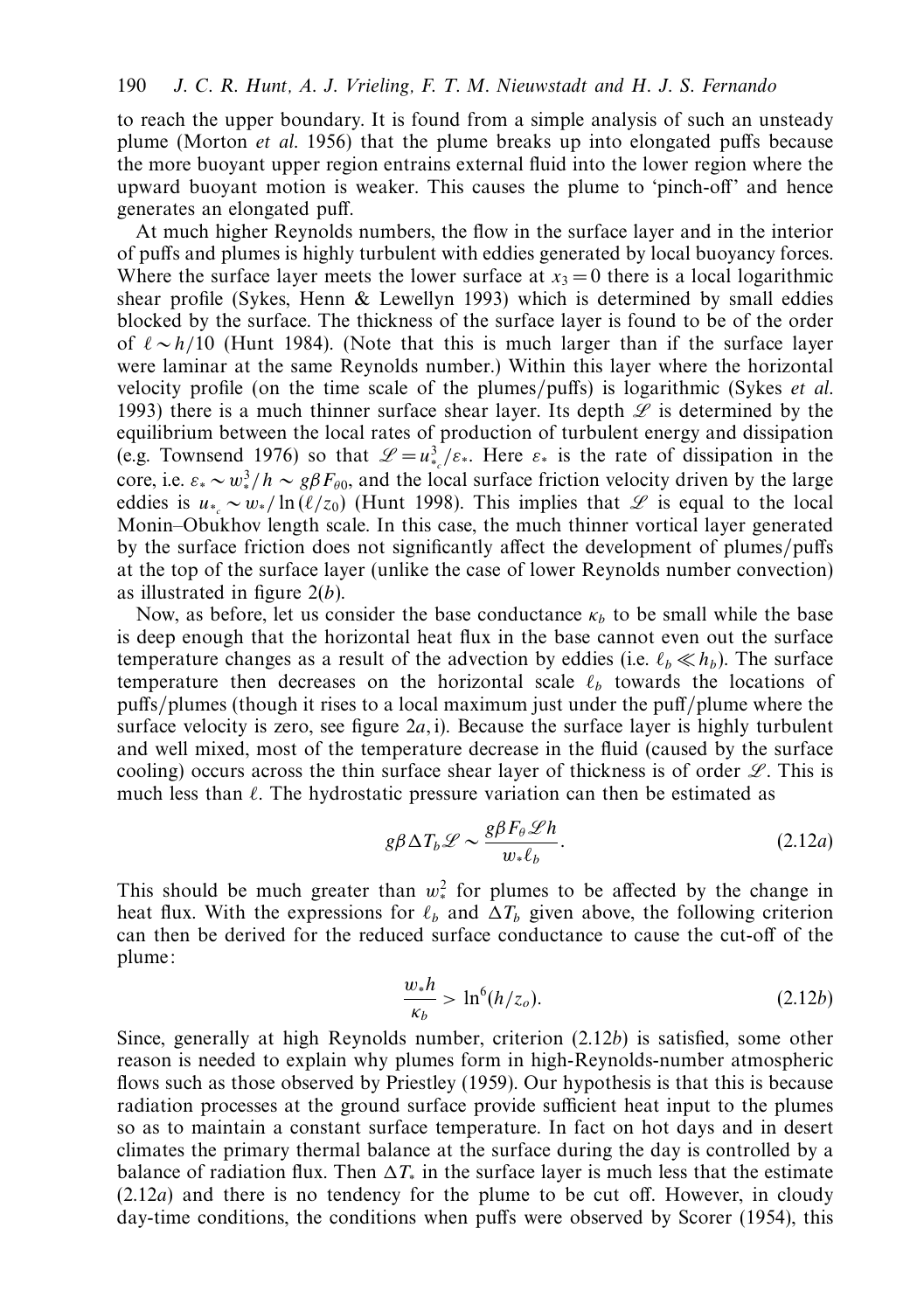is not so and the heat transfer is determined more by the conduction of heat between the ground and the atmosphere.

The above analysis suggests that the surface heat conductance affects the eddy structure and the statistics in the surface layer. However, it may have much less effect on the r.m.s. and peak values of temperature in the flow, since these are largely associated with the centres of plumes and puffs (see Hunt et al. 1988). The average value of temperature at the surface (for a given average heat flux) depends mainly on the slow variation of temperature over the whole surface layer and therefore may not be very sensitive to the base conditions and eddy structure. These conjectures together with the other results of this analysis are now explored by the numerical simulations reported in  $\S$ 3. Further geophysical examples are given in  $\S$ 6.

# *3. Numerical simulations*

#### 3.1. Governing equations

The system to be simulated consists of a thermally conducting solid layer, called the base, lying below a layer of fluid. In the solid layer we need to solve only the energy equation, which reduces to a heat diffusion equation, while in the fluid layer both the momentum and energy equations need to be considered. The flow is taken to be incompressible and all fluid properties are assumed constant. To model the variation of density with temperature in the body force term, the Boussinesq approximation is used.

All variables in the equations are non-dimensionalized in terms of the depth of the fluid layer *h* and the convective velocity scale  $w_*$  given by (2.2). Note that the temperature scale is  $\theta_* = F_\theta/w_*$ , where  $F_\theta$  is the correlation of the temperature and vertical velocity fluctuations at the bottom of the fluid layer. This results in the following equations for continuity, momentum and energy written in Cartesian tensor notation, for the normalized velocity components  $u_i$ , pressure *p* and temperature  $\theta$ in the fluid layer:

$$
\begin{aligned}\n\frac{\partial u_i}{\partial x_i} &= 0, \\
\frac{\partial u_i}{\partial t} + u_j \frac{\partial u_i}{\partial x_j} &= -\frac{\partial p}{\partial x_i} + \theta \delta_{i3} + \sqrt{\frac{Pr}{Ra_*}} \frac{\partial^2 u_i}{\partial x_j^2}, \\
\frac{\partial \theta}{\partial t} + u_j \frac{\partial \theta}{\partial x_j} &= \frac{1}{\sqrt{PrRa_*}} \frac{\partial^2 \theta}{\partial x_j^2},\n\end{aligned} \tag{3.1}
$$

where  $Pr = v/k$  is the Prandtl number and  $Ra_*$  denotes a modified Rayleigh number based not on the temperature difference, but on the characteristic temperature *θ*∗. Thus

$$
Ra_* = \frac{g\beta\theta_*h^3}{\nu\kappa}.
$$

In the solid base the non-dimensionalised diffusion equation is

$$
\frac{\partial \theta}{\partial t} = \frac{1}{\sqrt{PrRa_*}} \frac{\kappa_b}{\kappa} \frac{\partial^2 \theta}{\partial x_j^2}.
$$

#### 3.2. Numerical details

The velocity and temperature fields in the fluid and the temperature field in the base are solved independently as a function of time. We first assume the temperature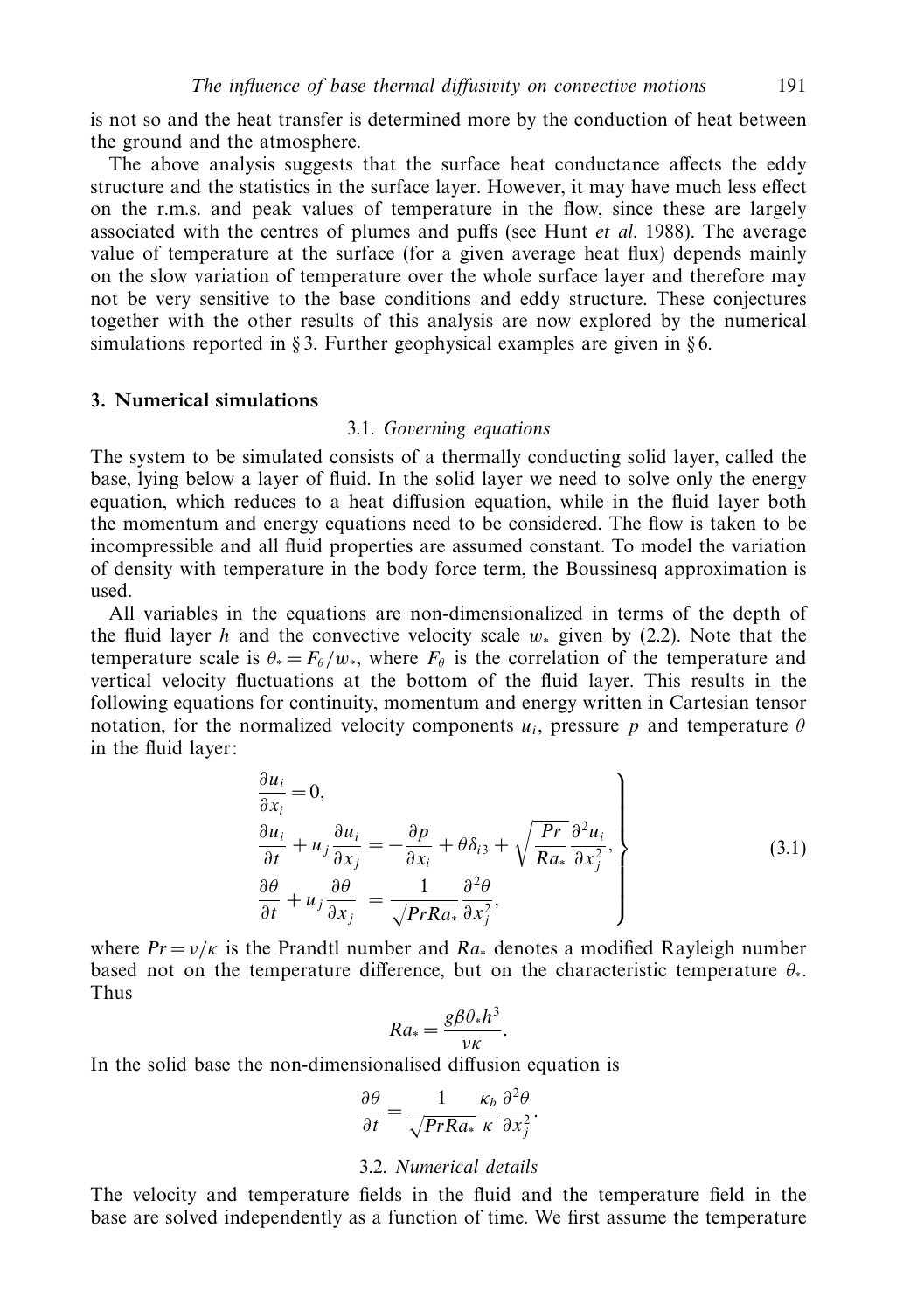flux at the surface of the fluid layer to be given and use this flux at the top of the solid base as a boundary condition for the diffusion equation. The new value for the temperature flux at the upper surface of the base is then used as a boundary condition for the energy equation in the fluid layer. At the interface, the difference in diffusivity between the fluid and the solid must be taken into account. In order to represent the temperature flux at the interface  $F_{\theta_i} = -k_i \frac{\partial \theta}{\partial z}$  correctly, we use the harmonic mean of the two conductivities given by  $k_i = 2kk_b/(k + k_b)$  as the overall diffusivity at the interface (see Patankar 1980). In addition to the combined computation of the fluid layer and base we also compute convection in the fluid layer for the case of a constant flux and a constant temperature as boundary condition at the lower surface.

In the fluid, the Navier–Stokes equations and the energy equation are discretized by means of a second-order finite volume method on a staggered grid (the temperature and pressure are located in the centre of a grid cell). For the time advancement a second-order Adams–Bashforth scheme is used. In the solid, the energy equation is discretized by means of a second-order finite volume method in the vertical and a direct solver using a Fourier transform is applied in the horizontal directions. For the time advancement a backward Euler method is applied.

In the horizontal directions periodic boundary conditions are assumed for the temperature and the velocities in both the fluid layer and the base. At the lower and the upper boundary of the fluid layer a no-slip condition for the velocity is set. A zero heat flux is prescribed at the upper boundary and at the bottom of the base a heat flux  $H_0 = \rho c_p F_\theta (1 + h_b/h)$  is applied so that the mean heat flux at the bottom of the fluid layer is  $\rho c_p F_\theta$ .

Computations are carried out for two values of the Rayleigh number,  $Ra_* = 10^4$ and 10<sup>5</sup>. In both cases the Prandtl number is  $Pr = 0.7$ . With  $Re \equiv w_* h/v = \sqrt{Ra_*/Pr}$ this results in Reynolds numbers of approximately 119 and 375, respectively. Note that these Reynolds numbers are much less that the threshold value of about  $10<sup>4</sup>$ above which there is a significant inertial subrange in the turbulence spectrum and the velocity profile in the surface layer is logarithmic.

The simulations are performed in a rectangular box with the aspect ratio of the fluid domain equal to 5:1. The depth of the conductive layer is the same as the depth of the fluid  $(h_b = h)$ . The numerical mesh in the fluid layer consists of  $40<sup>3</sup>$ gridpoints for  $Ra_0 = 10^4$  and  $100^3$  for  $Ra_0 = 10^4$ . This is sufficient for fluid motions on the Kolmogorov dissipation scale *η* to be resolved. With the mean value of the dissipation in the fluid layer equal to  $\bar{\varepsilon} = 0.5g\beta F_{\theta}$  it follows that

$$
\frac{\eta}{h} = \left(\frac{2Pr^{3/2}}{Ra_*^{3/2}}\right)^{1/4},\tag{3.2}
$$

so that  $\eta/h \approx 0.08$  and  $\eta/h \approx 0.014$  for  $Ra_* = 10^4$  and  $10^5$ , respectively.

The smallest temperature length scale  $\delta_\theta$  in the base is estimated as  $\delta_\theta \sim \ell_b =$  $\sqrt{\kappa_b h/w_*}$  which leads to

$$
\frac{\delta_{\theta}}{h} = \sqrt{\frac{\kappa_b/\kappa}{\sqrt{Ra_* Pr}}}.
$$

Thus for the mesh of  $40^3$  grid points and  $Ra_* = 10^4$ , the computation may be considered fully resolved for a ratio of  $\kappa_b/\kappa > 0.05$ , and for the case of 100<sup>3</sup> gridpoints and  $Ra_* = 10^5$  for  $\kappa_b/\kappa > 0.01$ .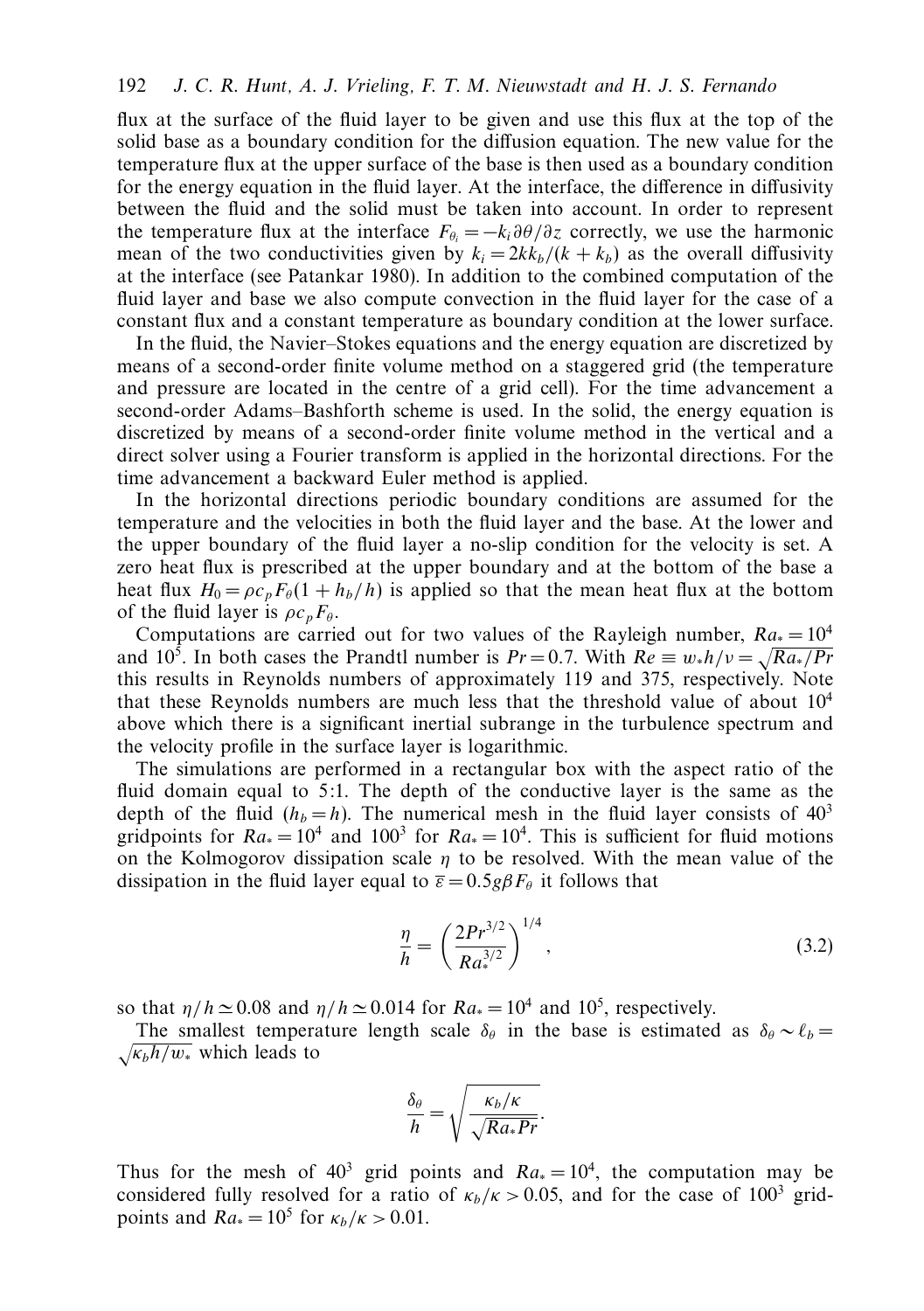

Figure 3. The variance of the surface temperature fluctuations normalized with *<sup>θ</sup>*<sup>∗</sup> as a function of the ratio  $\kappa_b/\kappa$ . The dashed line is the scaling relationship given by (2.10) which is valid only for  $\kappa_b/\kappa > 1$ . The angle brackets here and in subsequent figures indicate an average over a horizontal slab of the numerical simulation results.

### *4. Results and interpretation of the numerical simulation*

In the following sections we present the results of our numerical simulations. All results pertain to a quasi-stationary boundary layer for which the total temperature flux in the fluid layer and base is a linear function of height. The statistics are computed by averaging the data over a horizontal plane and by averaging over at least 10 time scales *h/w*∗.

Let us first verify with help of these numerical results the scaling relationship that we have derived in  $\S 2$  for the variance of the temperature fluctuations at the surface at moderate Reynolds numbers. This variance is illustrated in figure 3 for the two Ra<sub>∗</sub> cases. We find that the scaling relationship (2.10) is followed for  $\kappa_b/\kappa > 1$ . The deviation of the scaling relationship for  $\kappa_b/\kappa < 1$  is related to the fact that the temperature rise of a fluid particle entering and leaving the surface layer cannot be greater than the mean temperature rise  $\Delta T$ .

#### 4.1. One-point statistics

The vertical profile of the mean value of the temperature difference nondimensionalized by  $\theta_*$ ,  $\theta - \theta_m$ , is plotted in figure 4. Here,  $\theta_m$  is computed as the vertically averaged temperature in the core, defined as  $\ell$ , i.e.  $x_3/h > 0.2$  for  $Ra_* = 10^4$ and  $x_3/h > 0.1$  for  $Ra_* = 10^5$ . The lines in figure 4 represent various values of the ratio  $\kappa_b/\kappa$ . We find that for each individual value of  $Ra_*$  the curves for different values of the ratio  $\kappa_b/\kappa$  overlap. Furthermore, when  $x_3 > \ell$  the curves for the two values of *Ra*<sup>∗</sup> coincide. In other words, figure 4 shows convincingly that the mean temperature profiles are quite insensitive to the value of the base conductance.

There is a sharp decrease of  $\theta - \theta_m$  in the fluid surface layer above the base, by a factor of 5 for  $Ra_* = 10^4$  and a factor of 10 for  $Ra_* = 10^5$  which is of the same order as the ratio  $h/\ell$  as predicted by (2.4) where  $\ell$  is the thickness of the surface layer. Note that in many measurements of the bulk properties of convection, the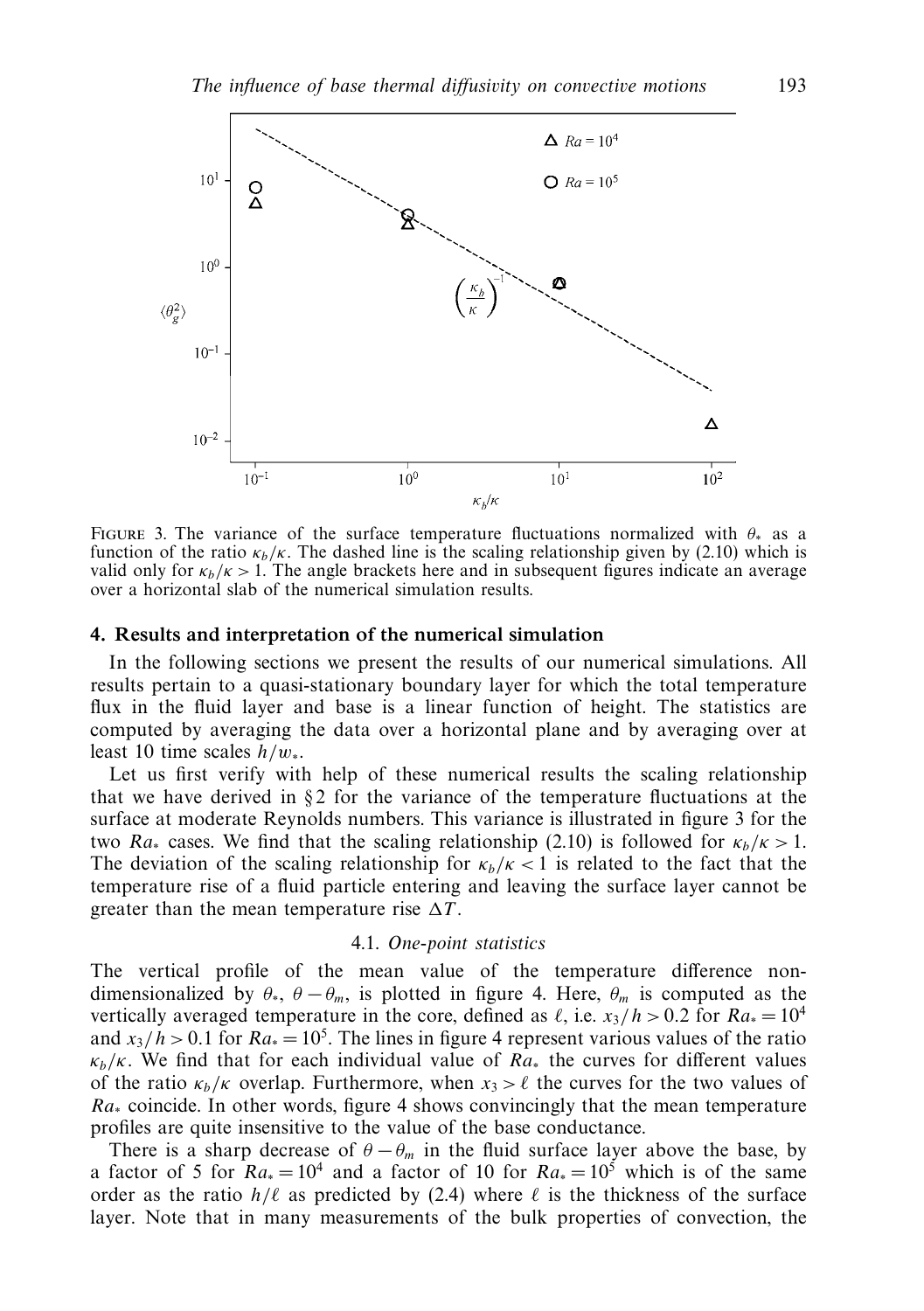

Figure 4. The profile of the difference of the non-dimensional mean temperature with respect to its mean value in the core of the boundary layer for two values of  $Ra_*$ . The lines represent the results for values of the ratio  $\kappa_b/\kappa$  between 10 and 0.1.

temperature difference between the surface and the core is normalized on the surface flux according to

$$
Nu = \frac{F_{\theta}h}{(T - T_m)\kappa} = \frac{Re\,Pr}{\theta - \theta_m}.\tag{4.1}
$$

In the previous section we have estimated that  $Re = 115$  and  $Re = 375$  for the two cases that we compute here. At these low Reynolds numbers the surface layer is effectively laminar so that the linear variation of  $\theta$  with  $x_3$  in the lowest layer differs greatly from the logarithmic variation measured at very high Reynolds numbers in the surface layer of the atmospheric convective boundary layer (e.g. Kader  $&Y$ aglom 1990).

The vertical profiles of the variance of the vertical component of the velocity,  $u_3^2$ , (normalized with the convective velocity *w*∗) are plotted in figure 5. Again we observe little sensitivity near the surface as a function of  $\kappa_b$ . Above the surface layer, in the middle of the fluid layer, there is some variation although there seems to be no clear dependence of this variation on the ratio  $\kappa_b/\kappa$ .

By contrast the profiles of the temperature variance  $\overline{\theta'^2}$  illustrated in figure 6 show in the surface layer a clear dependence on the base conductance. Because the mean temperature gradient is greatest in the surface layer, the effect of any change in the vertical velocity fluctuations must cause the greatest difference in the peak values in this region. Note that  $(\overline{\theta'^2})^{1/2}$  is a sizeable fraction of the mean temperature drop across the surface layer (about 30%) because, as the plumes/puffs grow and decay, they are continually changing the local temperature field. This is why  $\overline{\theta'^2}$  is particularly sensitive to  $\kappa_b$  in this part of the flow. Figure 6 also shows the temperature fluctuations for the two special cases of a constant surface flux,  $F_\theta$ , and a constant surface temperature. For the case of a constant flux, this leads to a much higher surface temperature in the stagnant region below the plume than for the case of a conducting base. As a result the overall level of temperature fluctuations is increased.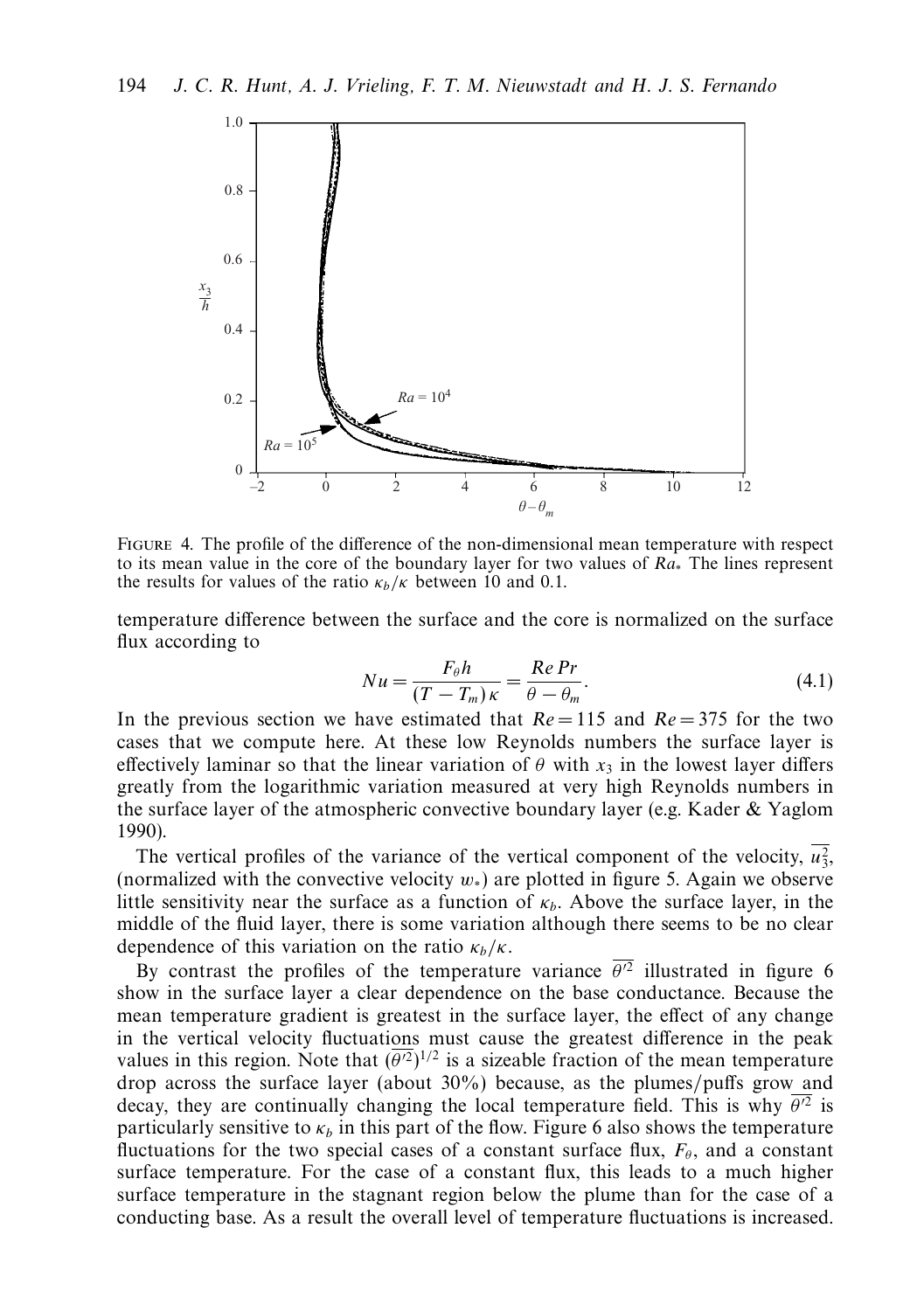

Figure 5. The profile of the variance of the vertical velocity fluctuations for the two cases of  $Ra^*$  non-dimensionalised with  $w^*$  for some values of the ratio  $\kappa_b/\kappa$ .

The temperature fluctuations near the surface for the case of the constant surface temperature remain quite small over the whole surface layer. It seems that the constant surface flux and the constant surface temperature are limiting cases for the ratio  $\kappa_b/\kappa$ approaching infinity and zero, respectively.

Finally, we mention that the profiles presented in this section agree well with the experimental data of Adrian, Ferreira & Boberg (1986) and the direct numerical simulations of Coleman, Ferziger & Spalart (1994).

# 4.2. Real time statistics and flow visualizations

Further insight into how the eddy motion and temperature field change, as  $\kappa_b$  varies, comes from examining individual realizations of these fields. Figures 7(*a*) and 7(*b*) show instantaneous contours of the temperature in the horizontal plane at the fluid– solid interface  $(x_3 = 0)$  for two cases of the ratio  $\kappa/\kappa_b$ . The effect of base diffusivity on the scale of the temperature variations at this interface is quite clear. In figures  $7(c)$ and  $7(d)$  the instantaneous temperature field at the top of the surface layer, i.e.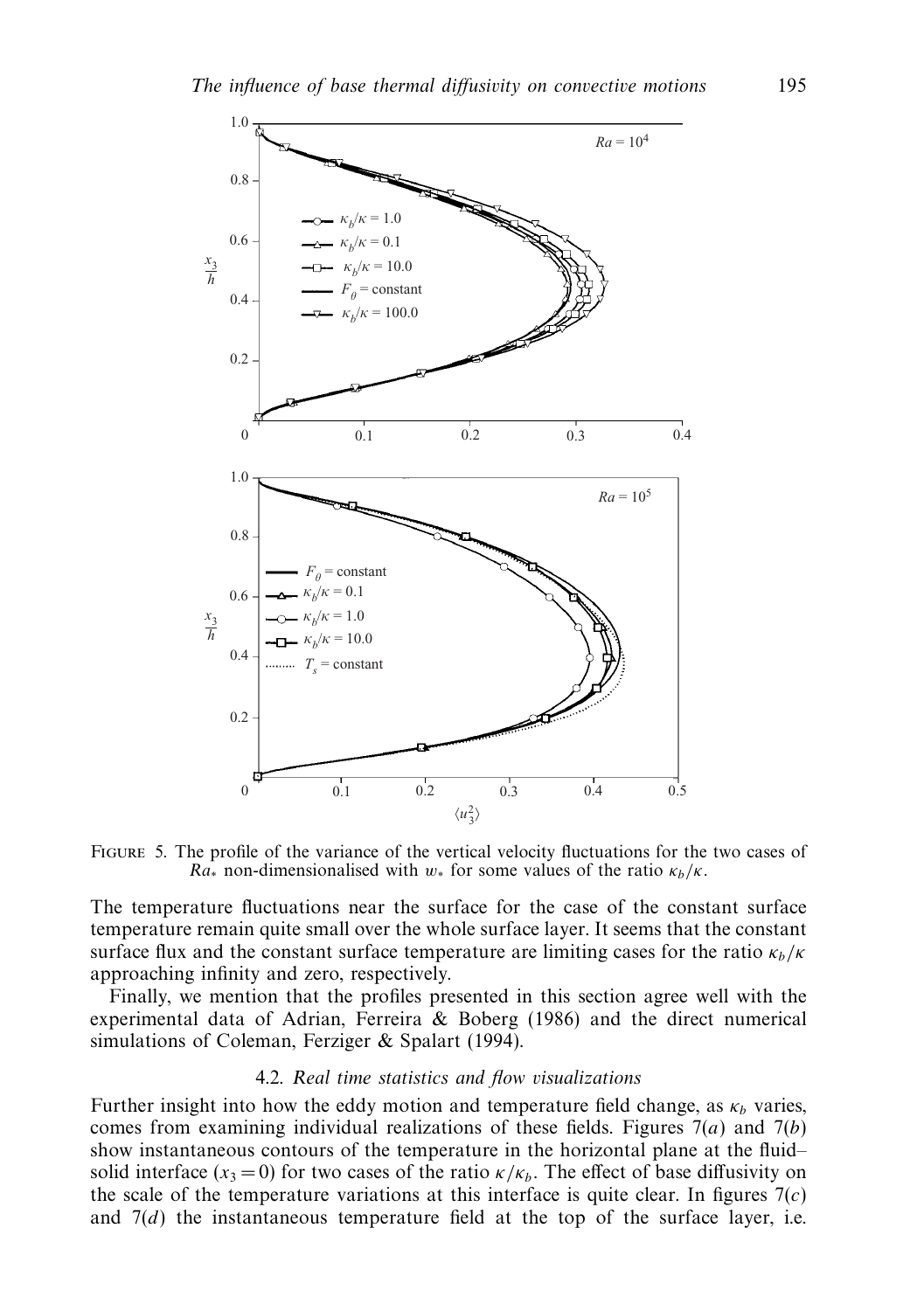

FIGURE 6. Profiles of the variance of the temperature fluctuations for the two cases of  $Ra_*$ non-dimensionalised with  $\theta_*$  for some values of the ratio  $\kappa_b/\kappa$ .

 $x_3 = 0.1h \sim \ell$ , is illustrated. In both cases of  $\kappa/\kappa_b$  we can distinguish hexagonal patterns of bands of hot fluid, which have also been found by Schmidt  $\&$  Schumann (1989) who incidentally applied a constant-flux boundary condition.

Figures 8(*a*) and 8(*b*) show contours in the vertical plane of the temperature field. It is clear that the effect of lowering the base conductance is to reduce the horizontal length scale of the temperature fluctuations close to  $x_3 = 0$ . But there is not much effect in the core. Note that the typical width of the puffs/plumes is about  $0.25h + 0.05h$ thus confirming the hypothesis and many previous observations and simulations that these regions are quite thin compared to the downdraughts between them. Comparing figures  $8(a)$  and  $8(b)$  shows that with low base diffusivity the average vertical extent of the heated plumes is less than with higher diffusivity, where in most cases the plumes extend from the ground to the top of the fluid layer. In the former case the unsteady plumes break up into puffs and some of them reach the top. In the latter case there is a relatively steady structure that persists well beyond the time it takes for particles to travel from the surface to the top of the layer (i.e.  $h/w_*$ ).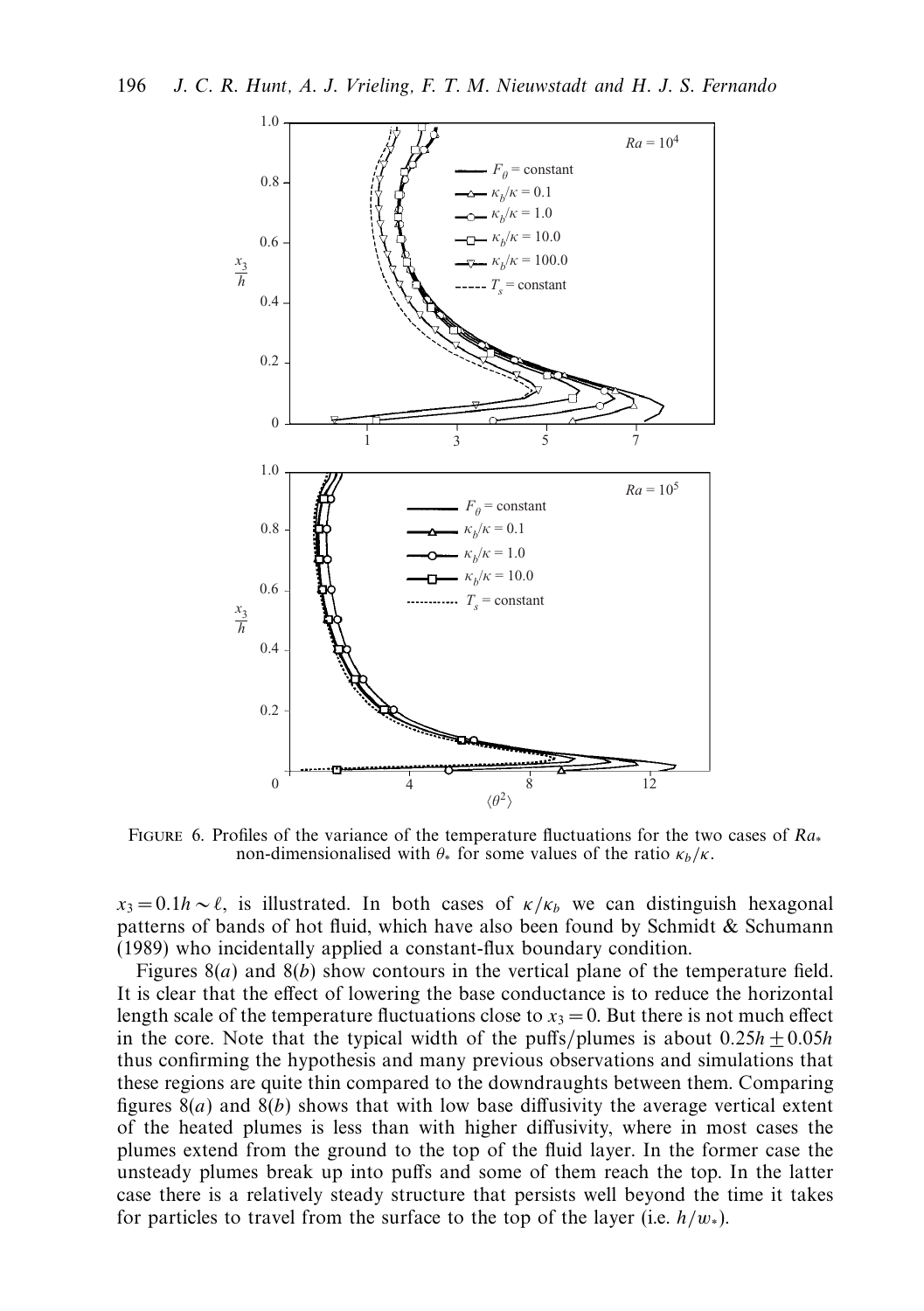

FIGURE 7. Instantaneous temperature field in the  $(x, y)$ -plane (light: hot, dark: cold) for the case  $Ra_* = 10^5$  in a horizontal plane for the cases: (*a*)  $\kappa_b/\kappa = 0.1$  and  $x_3 = 0$ ; (*b*)  $\kappa_b/\kappa = 10$ . and  $x_3 = 0$ ; (*c*)  $\kappa_b/\kappa = 0.1$  and  $x_3 = 0.1h$ ; (*d*)  $\kappa_b/\kappa = 10$ *.* and  $x_3 = 0.1h$ .

The effect of varying the base conductance on how plumes and puffs develop in time can be understood by the analysis of time series. Such time series have been collected at a number of  $x_1, x_2$ -positions for the following variables: the normalized surface temperature, the normalized temperature in the base at some distance below the surface and both the temperature and vertical velocity  $w$  at the top of the surface layer  $x_3 = \ell$ . The temperatures are corrected for the steady rise in mean temperature by subtracting a linear trend as a function of the time. As a result the average over the time series of all corrected temperatures is zero. The corrected temperatures are indicated by  $\theta'_{g}$ ,  $\theta'_{x_3=-0.1h}$  and  $\theta'_{x_3=0.1h}$  for the surface temperature, the temperature in the base and the temperature in the fluid layer, respectively. Based on the time series of the surface temperature we define events as occurrences where  $\theta_g$  deviates by more than one standard deviation from its mean and these are denoted as a 'hot surface event'. We show in figure 9 an average 'hot surface event' by taking the mean over four individual events where the time origin has been centred on each event. Note that all temperatures have been scaled with the value of  $\theta'_{g}$  at time  $t = 0$ . The results of a similar analysis where  $\theta'_g$  is less than one standard deviation below the mean values is shown in figure 10 as a 'cool surface event'.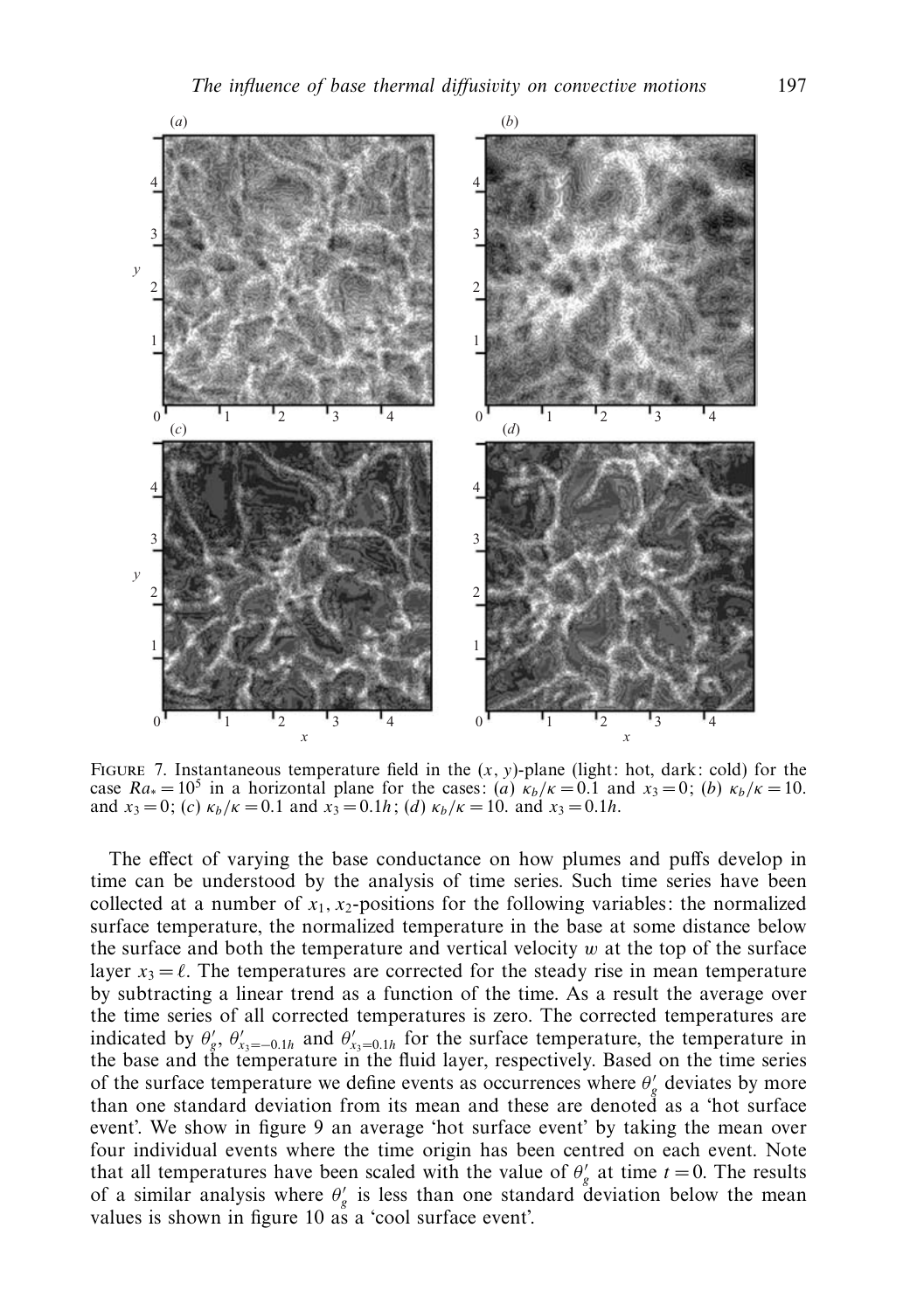

Figure 8. Instantaneous temperature field in the (*x,z*)-plane (light: hot, dark: cold) for the case  $Ra_* = 10^5$  in a vertical plane for the cases:  $(a) \kappa_b/\kappa = 10$ ; (*b*)  $\kappa_b/\kappa = 0.1$ .

Both figures 9 and 10 suggest that the time scale of an event is smaller than *h/w*<sup>∗</sup> irrespective of the ratio  $\kappa_b/\kappa$ . As the horizontal velocity of a plume/puff is estimated to be 0*.*1*w*<sup>∗</sup> and its width about 0*.*25*h*, a typical plume/puff moves at most a distance of about 1*/*4 of its width during its evolution time as indicated in figure 2. The figures 9 and 10 also suggest that the plume/puff strength varies with time over a period of about 0.5*h/w*∗. Furthermore, it follows from figure 9 that when  $\theta'_g$  reaches its maximum, the temperature and vertical velocity at  $x_3 = 0.1h$  reach their maximum somewhat earlier. The temperature and vertical velocity at  $x_3 = 0.1h$  appear to be well correlated. Note how the cooling events shown in figure 10 are also associated with lateral movements, which explains the asymmetry of the curves. For the cases with  $\kappa_b/\kappa = 0.1$ , regions where the surface cools, i.e.  $\frac{\partial T_g}{\partial t} < 0$ , coincide with regions where  $u_3 < 0$ , corresponding to core fluid impinging on the surface.

Both figures  $9(a)$  and  $9(b)$  show that the fluid near the base has its maximum temperature in the local stagnation flow just after the plume centreline passes this point. Here the vertical velocity reaches its maximum velocity of about 0*.*7*w*∗. The reason for this delay is that both plumes and puffs move, which produces a warm wake on the 'trailing' side of these eddies (as it does with jets placed perpendicular to a cross-flow, Coelho & Hunt 1989). Note that the plume  $(\kappa_b/\kappa = 10)$  has a deeper wake, while in the puff case  $(\kappa_b/\kappa = 0.1)$  the surface temperature recovers more quickly (see figure 9*c*). This is because outside the rising puff there are downdraughts of slowly moving cooler fluid. This fluid is entrained into the base region of the puff quite close to the puff centreline (see figure 2*c*).

#### 4.3. Time and space cross-correlation

The previous discussion on the changes in space and time structure of puffs/plumes as the base diffusivity varies can be tested by examining the changes in the time and space cross-correlations of  $u_3$  and  $\theta$ .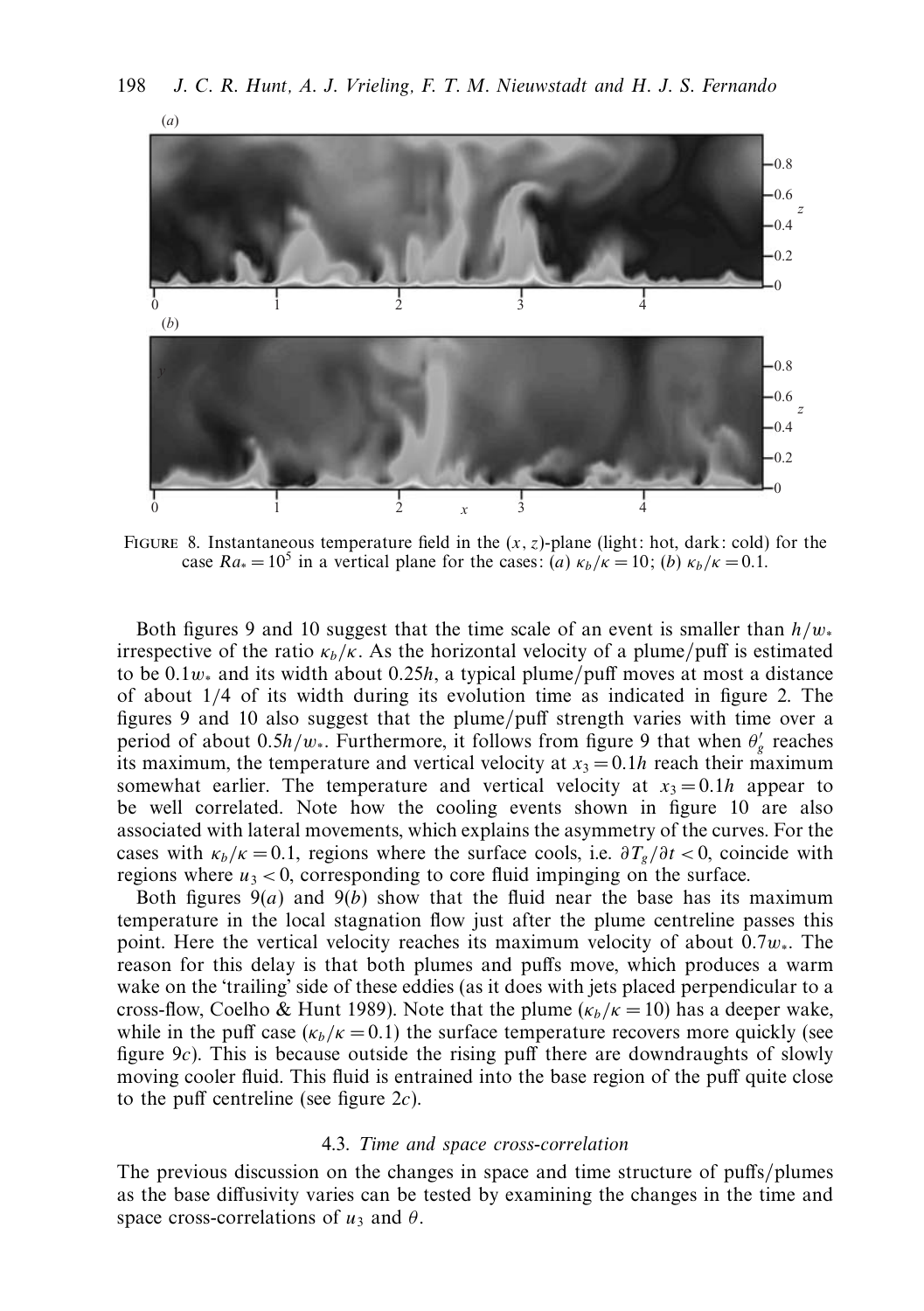

FIGURE 9. Hot surface events; the time evolution of the temperature fluctuation at three heights and the vertical velocity at one height for an event where the fluctuating surface temperature  $\theta'_{g} = \theta'(x_3 = 0)$  is larger than the mean plus one standard deviation. The results shown denote the average over four individual events. The time when  $\theta_g'$  reaches its maximum has been taken as the origin. All temperatures shown have been scaled with the value of  $\theta_{g}$  at the time equal to zero,  $\theta_{g0}$ . (*a*)  $\kappa_b/\kappa = 10$ ; (*b*)  $\kappa_b/\kappa = 0.1$ ; (*c*) comparison of the time variation of  $\theta'_{g}/\theta_{g0}$  between the high and the low base thermal diffusivities.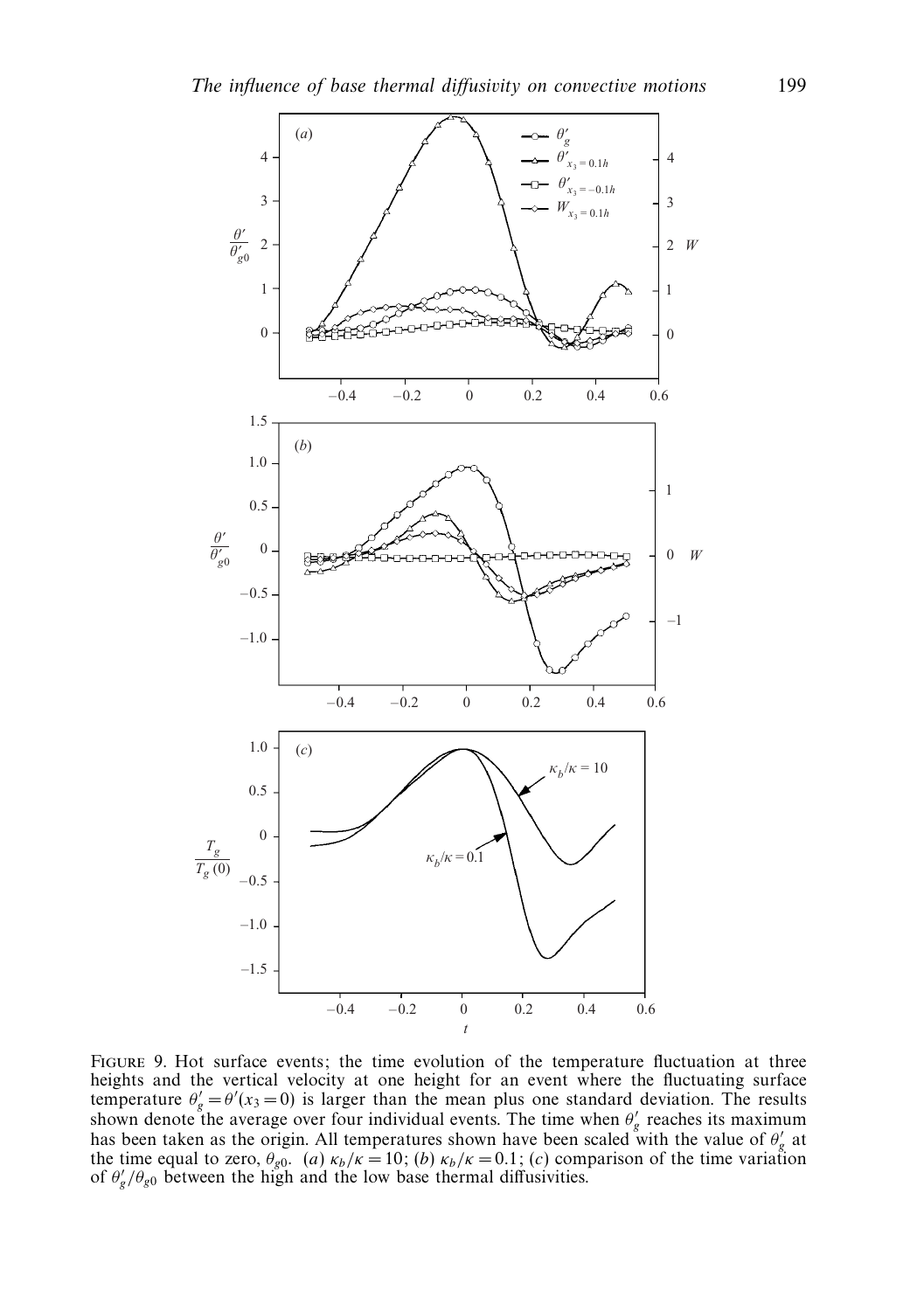

Figure 10. Cool surface events; the time evolution of the temperature fluctuation at three heights and the vertical velocity at one height for an event where the fluctuating surface temperature  $\theta'_{g} = \theta'(x_3 = 0)$  is smaller than the mean minus one standard deviation. The results shown denote the average over four individual events. The time when  $\theta'_{g}$  reaches its maximum has been taken as the origin. All temperatures shown have been scaled with the value of  $\theta'_{g}$  at the time equal to zero,  $\theta_{g0}$ . (*a*)  $\kappa_b/\kappa = 10$  and (*b*)  $\kappa_b/\kappa = 0.1$ .

First, figure 11(*b*) shows that at the top of the surface layer the integral scale of the temperature fluctuation is not affected by the reduction of the base diffusivity. This is consistent with qualitative examination of figure 7, which shows that the transition of plumes to elongated puffs as  $\kappa_b$  decreases does not affect their horizontal scale. By contrast figures  $11(a)$  and  $11(b)$  confirm the qualitative picture shown in figure 7 that at the surface  $(x_3 = 0)$ , when the base diffusivity is low, there is a significant reduction by 40% of the horizontal temperature length scales.

The autocorrelation for the temperature fluctuations and velocity fluctuations at the surface and at the top of the surface layer is plotted in figures  $12(a)$  and  $12(b)$ . It shows that the time scale of the eddy motion is reduced by about 30% by the reduction of the thermal diffusivity of the base. Unlike the spatial structure, which is only reduced at the surface, the time scales are also reduced in the interior of the convective region. This is consistent with our concept discussed in  $\S 2$ . The reduction of  $\kappa_b$  to a value less than  $\kappa$  leads to shortened plumes or elongated puffs with a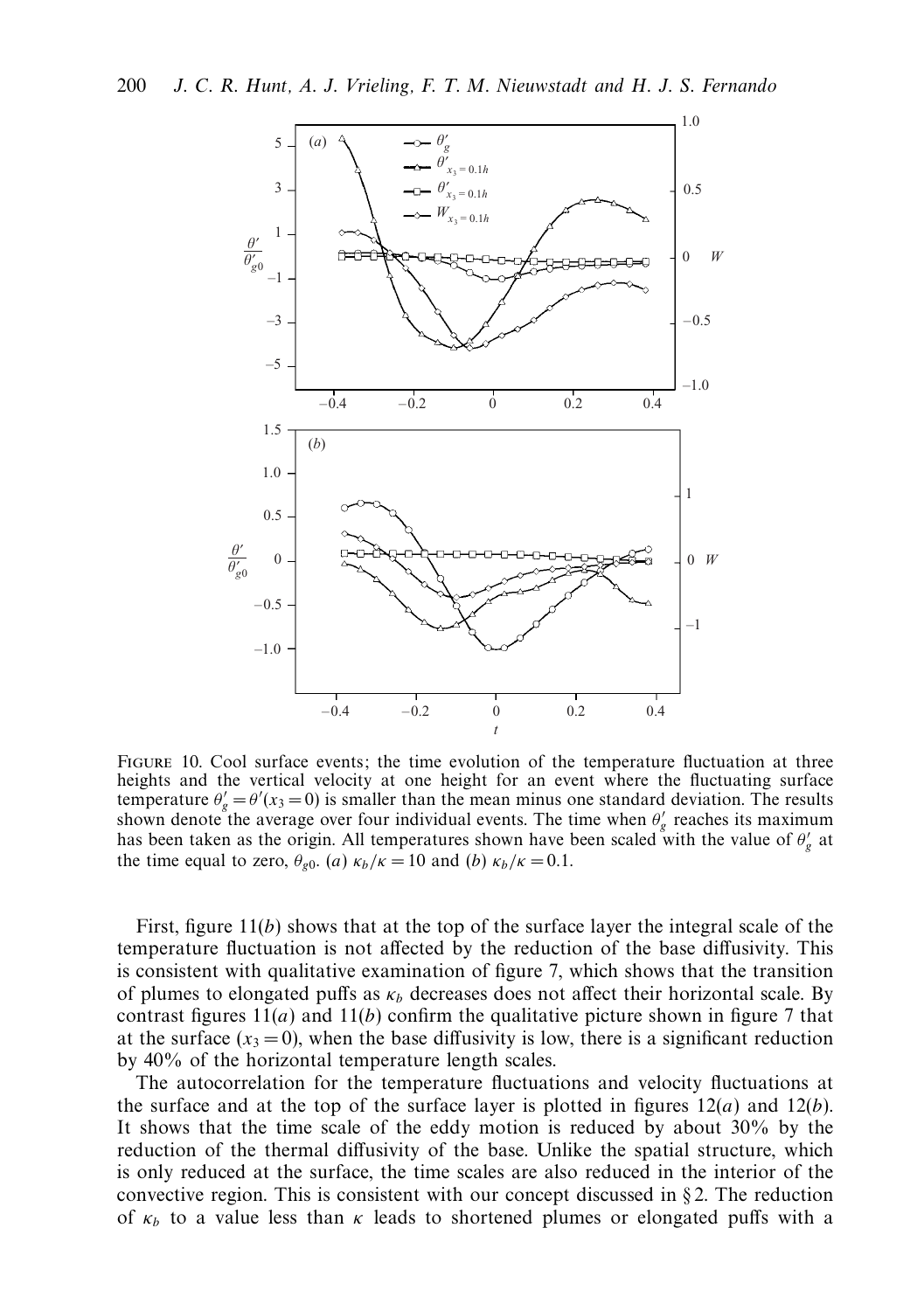

FIGURE 11. Spatial correlation of the temperature fluctuations for the two cases of  $\kappa_b/\kappa$ : (*a*) at the fluid–base interface  $x_3 = 0$ ; (*b*) at the top of the surface layer  $x_3 = 0.1$ ;

similar spatial form in the lower part of the convective layer as for high  $\kappa_b$ . They also have a shorter time scale as they re-form slightly more frequently than the steadier plumes which extend right to the top of the fluid layer when  $\kappa_b \gg 1$ .

#### *5. Qualitative laboratory experiments*

To explore the general concepts developed here a qualitative laboratory test was conducted in the Environmental Fluid Dynamics Laboratory at Arizona State University.

A square  $(0.3 \times 0.3 \text{ m}^2)$  glass tank with an aluminium base with a thickness of  $h_b = 1$  mm was heated by contact with an electrically heated ceramic plate. The depth *h* of water within the tank was 0.1 m and  $\kappa = 10^{-6}$  m<sup>2</sup> s<sup>-1</sup>. The flow was visualized with neutrally buoyant particles of about 2 mm in diameter. The experimental flow patterns were recorded by video. The typical velocity in the tank was 0.01 m s<sup>−1</sup> so that the value of the Reynolds number becomes  $Re \approx 10^3$ . With  $\kappa_b = 10^{-4} \text{ m}^2 \text{ s}^{-1}$ the characteristic thermal distance  $\ell_b = (\kappa_b h/w_*)^{1/2} \approx 30$  mm. Thus  $\ell_b \gg h_b$ , so that the base provided an effectively constant heat flux. In this situation the criteria for unsteady plume behaviour (see equations  $(2.9)$ – $(2.11)$ ) are not exceeded and therefore steady conditions can be expected. In fact a steady plume was observed, as in other experiments for similar conditions. In this case the plume centreline was located at about a third the distance along the tank. The horizontal flow at the bottom boundary moved steadily into the plume.

In the second experiment a 15 mm aluminium plate was attached at the bottom of the tank with a tight fit so that there was good thermal contact. Immediately the flow structure changed. The plume, while remaining vertical, moved continuously and bodily around the tank, and smaller puffs were observed growing from the bottom. In this case  $\ell_b$  is still greater than  $h_b$  but the unsteady behaviour was quite noticeable especially at the surface.

Finally a small air gap of about 1 mm was introduced between the tank bottom and the thick plate. This reduced the effective value of  $\kappa_b$  for the solid base by a factor of about 4 and thence  $\ell_b$  to a value less than  $h_b$ . A further substantial change in eddy motion occurred near the lower surface, which became quite unsteady and took the form of random puffs, with a length scale of about 1*/*5 of the depth of the convecting layer (*h*). This was a significantly smaller scale than of the plume in the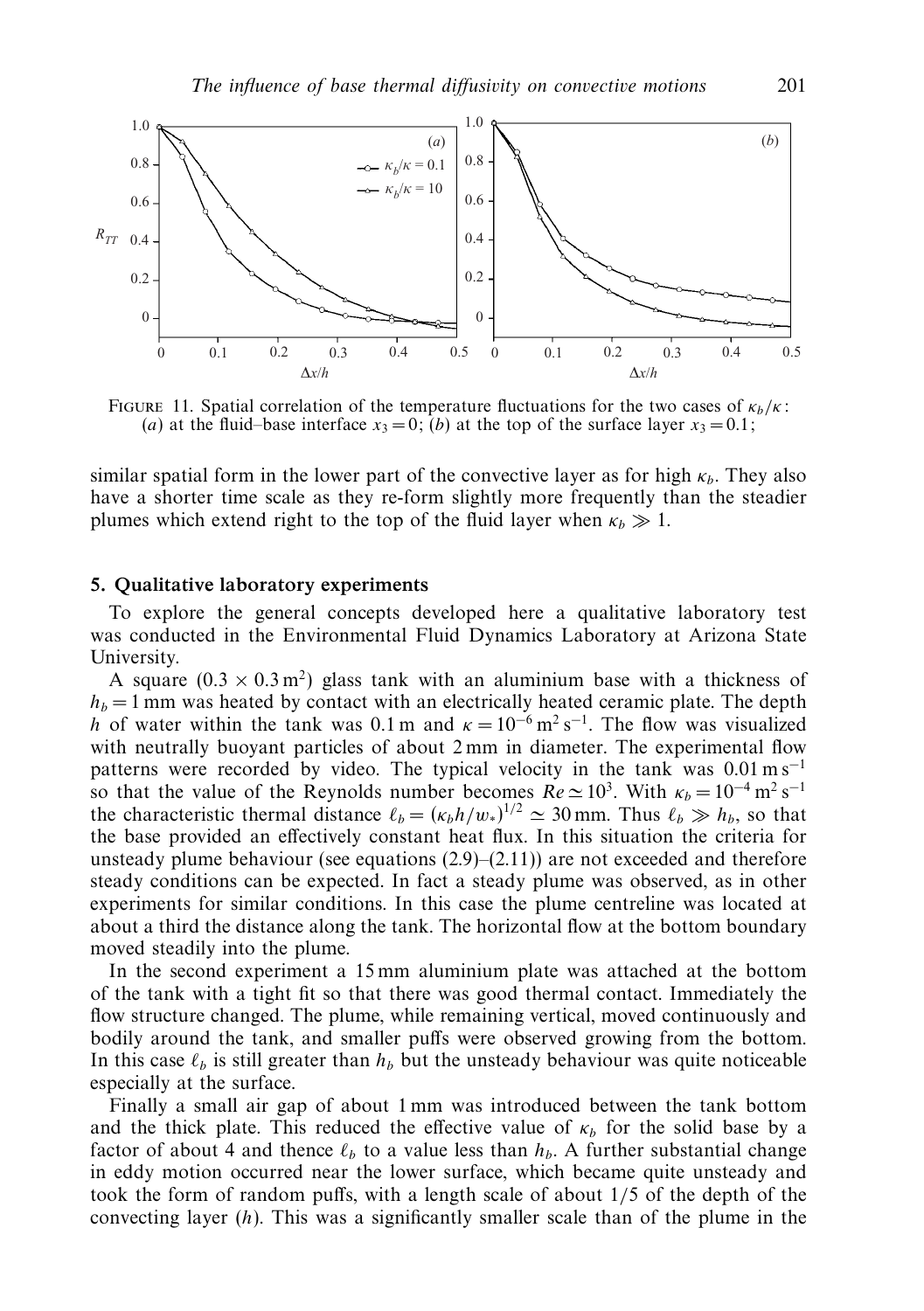

FIGURE 12. (*a*) Time correlation of the temperature fluctuations for the two cases of  $\kappa_b/\kappa$ at and below the fluid solid interface. (*b*) Time correlation of the temperature and vertical velocity fluctuations for the two cases of  $\kappa_b / \kappa$  at  $x_3 / h = 0.1$ .

previous cases. Occasional unsteady elongated puffs were observed above the surface layer, which varied in length up to about *h/*2. Note that in this flow at values of the Reynolds number higher than the DNS, transition to puffs occurs even when  $\kappa_b \simeq 10\kappa$ .

These results are consistent with the concepts derived in  $\S$ 2 and our numerical simulations.

#### *6. Discussion and conclusions*

A number of connected concepts about convection over solid surfaces with finite conductivities arise from our order-of-magnitude analysis, numerical simulation and visualisation experiment and from other studies. First, if the surface temperature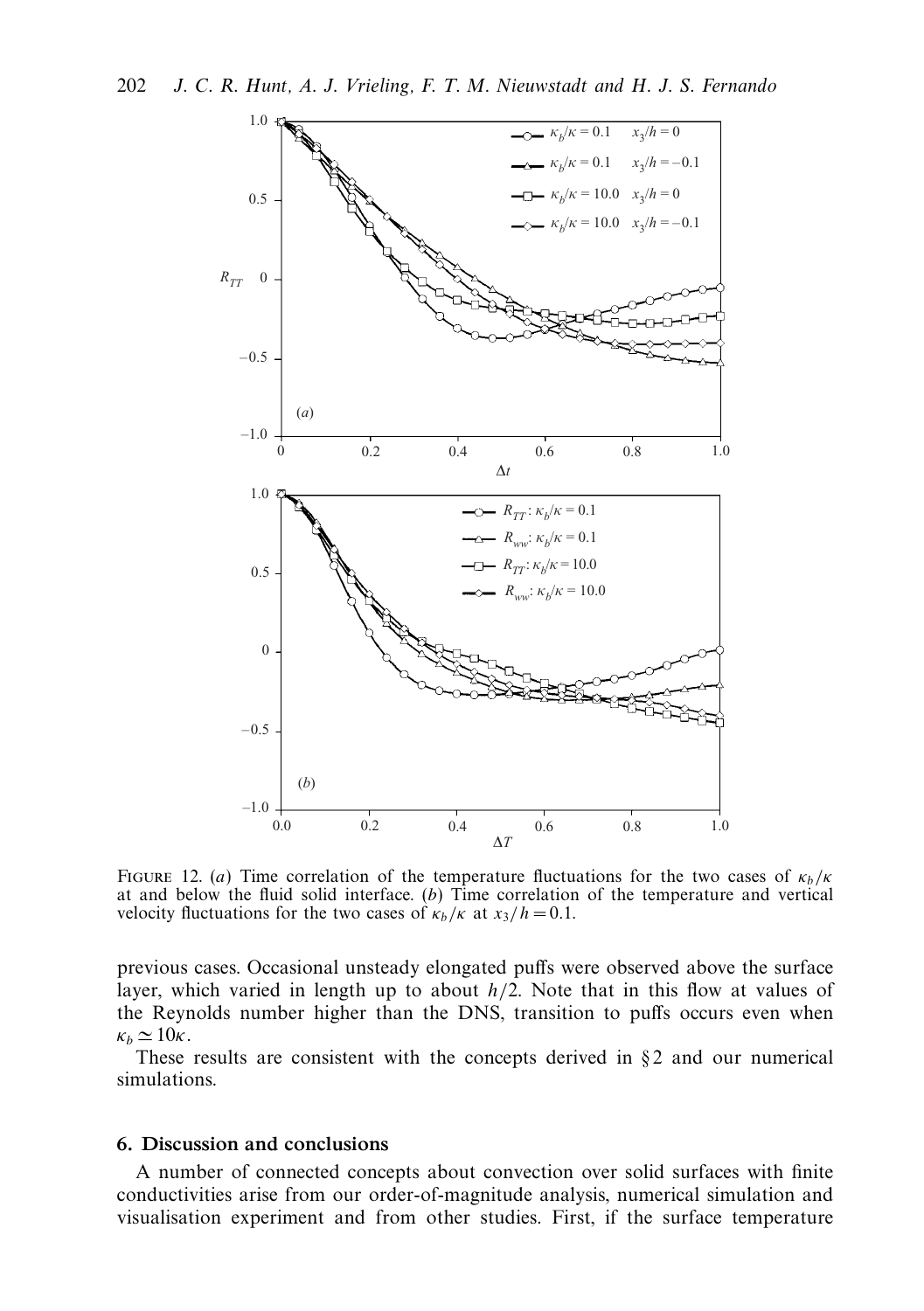or surface heat flux is effectively constant, then the unstable stratification of the fluid near the surface generates persistent plumes that extent upward through the convective layer. For solid bases heated from below and which have a finite thickness  $h_b$  this situation only occurs in a certain parameter range. Plumes can also form with other heat transfer processes at the solid–fluid interface such as large radiation fluxes. These keep the surface temperature constant independently of the base diffusivity. If the Reynolds number is not so large that the surface layer is not highly turbulent (i.e.  $w_*h/\nu < 10^3$ ), then for a 'thick' base in which the heat transfer varies on a time scale that is large compared to the eddy time, i.e.  $w_*h_b/\kappa_b \gg 1$ , plumes occurs only if the base thermal diffusivity is high relative to that of the fluid  $\kappa_b/\kappa > 1$ .

However, if the Reynolds number is very large, i.e.  $w_*h/\nu > 10^4$ , and when molecular diffusion processes are negligible in the flow, for a typical rough surface we conclude that plumes cannot occur – unless there is a special heat transfer process which ensures that the surface temperature is effectively uniform and largely unaffected by the heat transferred through the eddy motion. In the atmospheric boundary layer this occurs when the heat transfer at the surface is dominated by the radiation.

Secondly this study shows that if the base is thick (i.e.  $w_*h_b/\kappa_b > 1$ ), if the Reynolds number is moderate (i.e.  $w_*h/\nu < 10^3$ ) and if the base thermal diffusivity is less than that of the fluid (i.e  $\kappa_b/\kappa < 1$ ) the primary eddy motion has reduced vertical and horizontal length scales (especially near the bottom surface) and a smaller time scale. When  $\kappa_b/\kappa < 1$  these unsteady eddies have the form of finite-length plumes emerging from the surface layer which break off into elongated puffs.

When  $\kappa_b/\kappa \ll 1$  the vertical scales of the puffs decrease and spherical-like puffs form in the surface layer. But they grow in scale as they rise through the convective layer. A notable feature of this distinction in the form of eddy motion is that it greatly affects neither the overall heat transfer rate (i.e.  $Nu$ ) nor the r.m.s. value of the velocity fluctuations in the central part of the fluid layer.

These concepts can be applied even when convection is driven by other kinds of buoyancy fluxes or when affected by other kinds of flow processes. For example when thermal convection is combined with mean shear, the formation of buoyant eddies is strengthened by the enhanced mixing in the surface layer as if the base had a higher thermal diffusivity (Hunt 1998). As the shear stress increases in these flows, plumes form which are aligned with the mean velocity and are reinforced by the natural vortices formed in shear layers that are aligned with the mean flow (Townsend 1976). When there is 'compositional' convection driven by the release of higher (or heavier) fluid from the layer near the boundary, the eddy motion depends on how the buoyancy fluxes vary with the fluctuation in the compositional concentration affected by the eddies (by analogy with the temperature fields considered here). Since in geophysical convection, such as in the Earth's core or below freezing sea ice, the Reynolds number is very large ( $Re \gg 10^4$ ), the mechanism for the formation of puffs dominates because effectively the compositional layer is not very highly diffusive (even if it is turbulent) relative to the time scale of the convective eddies. This explanation is consistent with the numerical simulation of Höllerbach & Jones (1993) and Backhaus & Kämpf (1999) which show puff- rather than plume-like eddy structure. The latter predictions have been confirmed by the recent acoustic measurements of velocity fluctuations in turbulent convection in the Arctic ocean by Uscinski *et al.* (2003). In particular they found that the typical velocity of the puffs was about equal to  $w_*$  (see §2).

The reduction in the time scales of the eddy structure from those of plumes to puffs is significant for these two geophysical process. In the first case it amplifies the generation of the unsteady electrical currents that sustain the Earth's geo-dynamo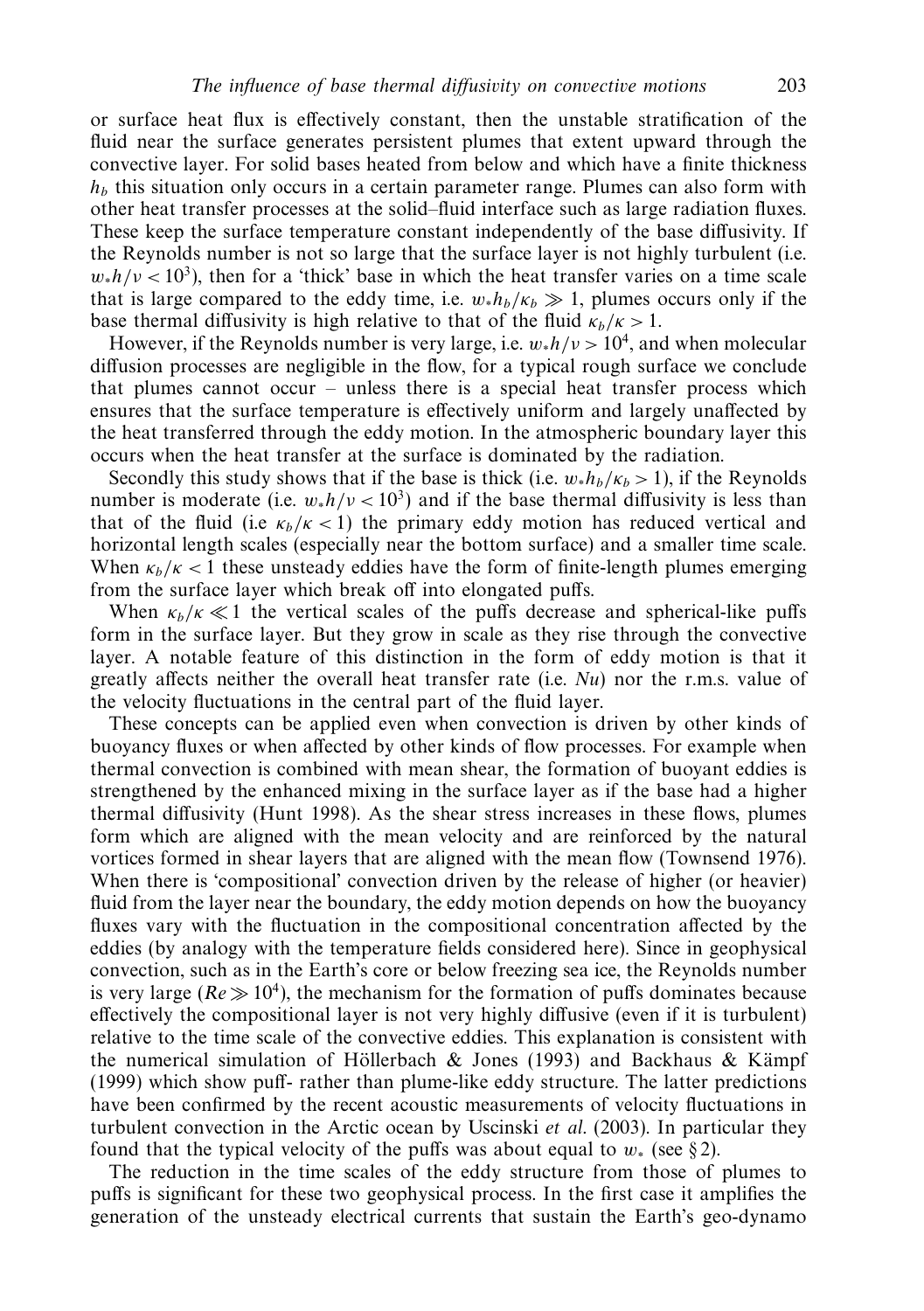and causes the fluctuation and even reversal of the magnetic field. In the second case it enhances the generation of internal waves in the stably stratified layer below the convective layer and thereby thickens the layer (e.g. Fernando  $\&$  Hunt 1997). Although  $w_*$  increases in proportion to  $h^{1/3}$ , the frequency of the characteristic waves *w*<sup>∗</sup>/*h* decreases and therefore a new equilibrium structure of the convective layer is established.

In these and other types of convection, the boundary of the convective zone may be a fluid boundary across which the convective eddy motion is coupled to eddy motion in another layer. An example is the case where convection in the atmosphere is driven by a warm ocean, especially in the high latitudes where radiation is less significant. Typically, within the ocean's 'mixed' layer below the surface, there are turbulent motions with a r.m.s. velocity  $u_b$  and a length scale  $\ell_b$ . Because of the air/water density difference, the ocean acts as like a solid base but with a thermal diffusivity that is much larger than that of a solid because it is equal to the eddy diffusivity in the mixed layer. The vertical eddy diffusivity is

$$
K_b \sim u_b \ell_b.
$$

But the effect of the ocean mixed layer on the atmospheric convective turbulence depends on whether it can transport heat horizontally over the scale of the fluctuations in the atmospheric temperature. These occur over a length scale that is much larger than  $\ell_b$ , being determined by the scale  $(h)$  of the large convective eddies in the atmosphere (where typically  $h \sim 10^3$  m). This transport is determined by the longitudinal diffusivity  $K_b'$ , which, as explained by G. I. Taylor (Taylor 1954), is larger than  $\kappa_b$  as a result of the shear motion in the mixed layer. From Sullivan's (1971) experiments and numerical study of this effect  $K'_b \sim 10u_b\ell_b$ . Therefore, the ratio criterion for the formation of plumes in high-Reynolds-number convective turbulence is satisfied if

$$
\frac{K_b'}{w_*h} \sim \frac{10u_b \ell_b}{w_*h} > \frac{1}{\ln(h/z_0)}.
$$

For typical magnitudes  $(u_b \sim 0.01 - 0.1 \text{ m s}^{-1}, \ell_b \sim 10 - 100 \text{ m}, w_* \sim 1 \text{ m s}^{-1}, h \sim 10^3 \text{ m}$ and  $z_0 \sim 10^{-2}$  m) these two quantities are of the same order of magnitude and therefore plumes or elongated puffs can exist in the atmosphere above the ocean surface as is frequently found in satellite photographs (e.g. Houghton 1991).

We are grateful for enlightening conversations with A. A. Grachev, S. Zilitinkevich, C. A. Jones, M. R. E. Proctor and B. J. Uscinski. J. C. R. H. & H. J. S. F. acknowledge support from the National Science Foundation and J. C. R. H. from the Natural Environmental Research Council and the Center for Polar Observation and Modelling at UCL.

#### REFERENCES

- Adrian, R. J., Ferreira, R. T. D. S. & Boberg, T. 1986 Turbulent thermal convection in wide horizontal fluid layers. Exps. Fluids **4**, 121–141.
- BACKHAUS, J. O. & KÄMPF, J. 1999 Simulations of sub-mesoscale oceanic convection and ice-ocean interactions in the Greenland sea. Deep-Sea Res. **46**, 1427–1455.
- Castaing, B., Gunaratne, G., Heslot, F., Kadanoff, L., Libchaber, A., Thomae, S., Wu, X. Z., ZALESKI, S. & ZANETTI, G. 1989 Scaling of hard thermal turbulence in Rayleigh–Bénard convection. J. Fluid Mech. **204**, 1–30.
- Coelho, S. L. V. & Hunt, J. C. R. 1989 The dynamics of the near field of strong jet in crossflows. J. Fluid Mech. **200**, 95–120.